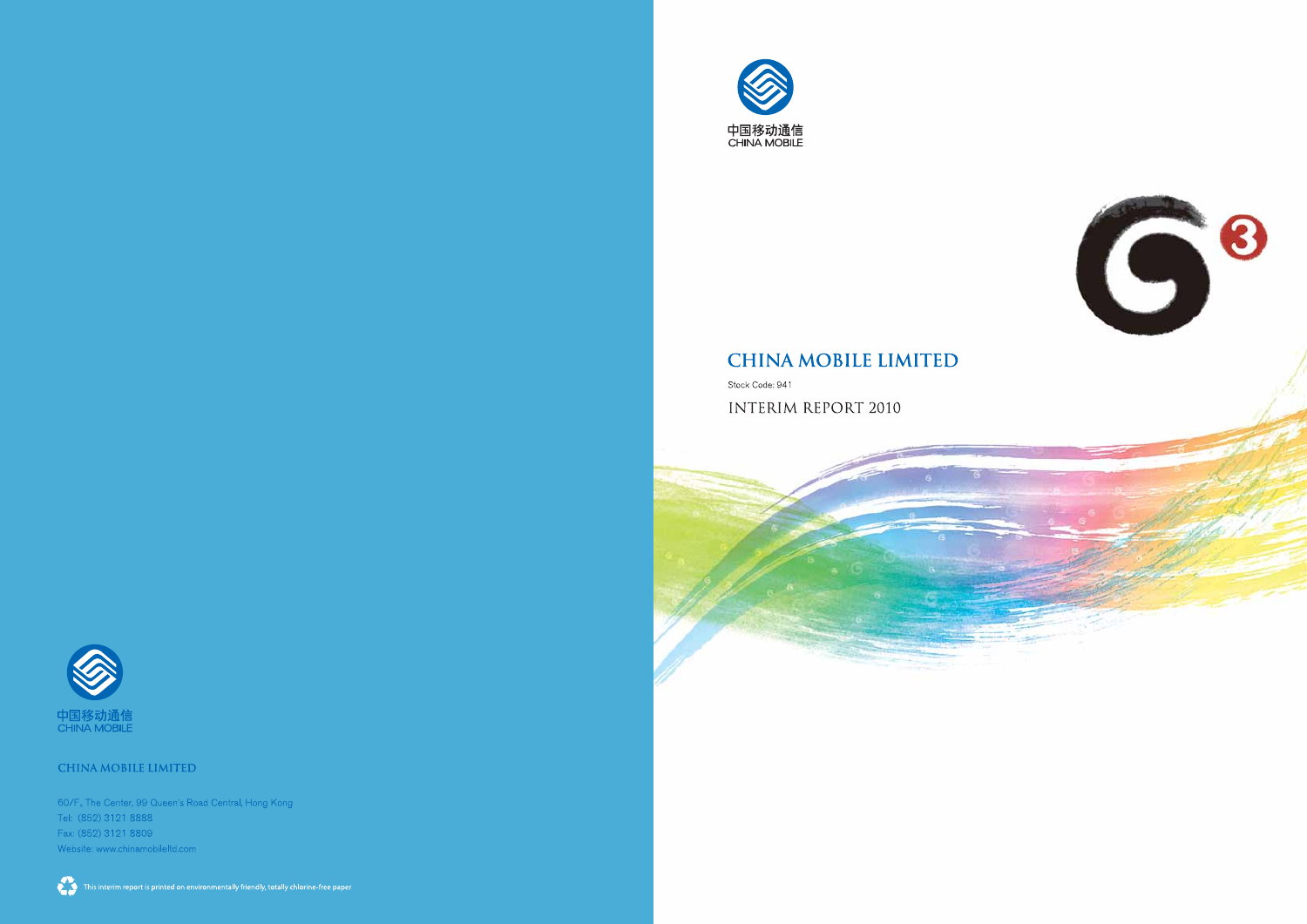# **Contents**

- 01 Chairman's Statement
- 05 Interim Financial Report
- 05 Unaudited Consolidated Statement of Comprehensive Income
- 07 Unaudited Consolidated Balance Sheet
- 09 Unaudited Consolidated Statement of Changes in Equity
- 10 Unaudited Condensed Consolidated Cash Flow Statement
- 11 Notes to the Unaudited Interim Financial Report
- 25 Independent Review Report
- 26 Discussion of Selected Items in the Interim Results
- 27 Other Information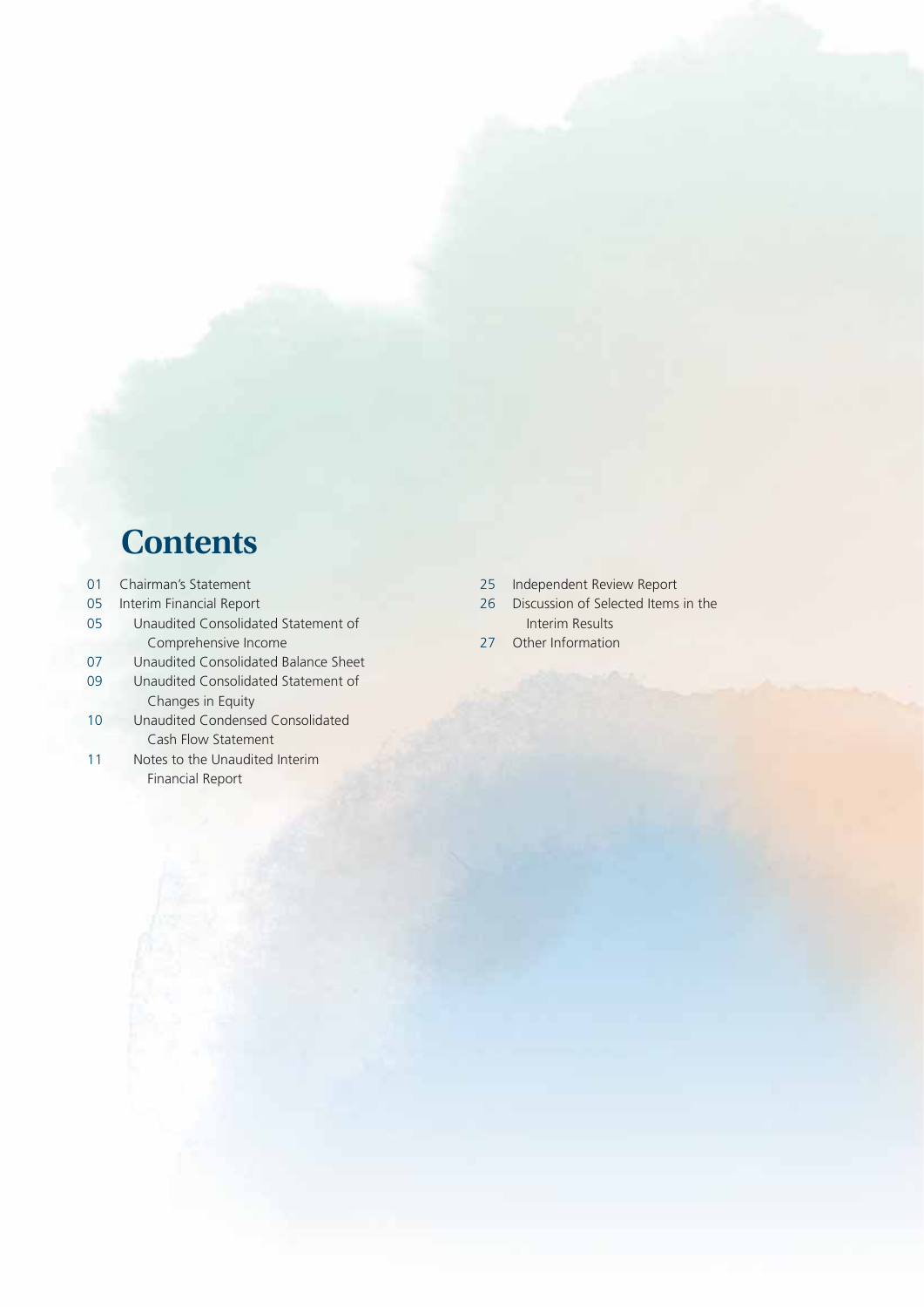# CHAIRMAN'S STATEMENT

### Dear Shareholders,

The Chinese economy continued to show healthy growth momentum in the first half of 2010, which provided a positive environment for China Mobile's business development. However, we also faced provided a positive environment for China Mobile'<br>business development. However, we also faced<br>numerous external challenges, including high and increasing mobile penetration rates and intensifying industry competition. In this ever-changing and challenging environment, the Group has promoted industry competition. In this ever-changing and<br>challenging environment, the Group has promoted<br>rational competition and taken full advantage of our prominent brand, large-scale customer base, high quality<br>network and customer service. Our sound management network and customer service. Our sound management principles and effective operational approach, as well principles and effective operational approach, as we<br>as the hard work and continuous innovations made by our staff, enabled the Group to achieve consistent, steady growth and maintain our leading position in the industry.



#### Financial Results

For the six months ended 30 June 2010, the Group's operating revenue maintained steady growth, reaching RMB229,818 million, up 7.9% over the same period last year. Continuing to lead the industry in profitability, the Group achieved a 4.2% increase in profit attributable to shareholders over the same period last year, which amounted to RMB57,643 million, arriving at a relatively high margin of 25.1%. EBITDA rose 6.1% over the same period last year to RMB116,612 million, with EBITDA margin reaching 50.7%. Basic earnings per share grew 4.2% over the same period last year to RMB2.87. Underpinned by its solid capital structure, strong financial position and cash flow generating capability, the Group is well-positioned to manage risks and achieve continued healthy growth.

#### Business Development

In the first six months of 2010, the Group maintained relatively good momentum in its business development. The customer base experienced stable growth, and voice services achieved steady growth. The total customer base at the end of the reporting period reached 554 million, of which 31.76 million were net additions. Total voice usage volume was 1,664.654 billion minutes, up 20.0% over the same period last year. Average minutes of usage per user per month (MOU) was 520 minutes, up 6.1% over the same period last year, and average revenue per user per month (ARPU) was RMB72, exhibiting a moderately declining trend.

The Group placed much emphasis on its value-added services business which has become the major driving force of revenue growth. Revenue from the value-added business increased 13.4% compared to the same period last year, contributing 29.5% to our operating revenue. The composition of revenue from the value-added business became further diversified: key services such as Wireless Music, Mobile Paper, "Fetion" and 12580 Integrated Information Service Line maintained rapid growth while other services such as Mobile Payment, Mobile Reading, Mobile Video and Mobile Gaming developed rapidly. In addition, mobile internet-access data usage is growing rapidly and becoming an important driver of future growth for our value-added business.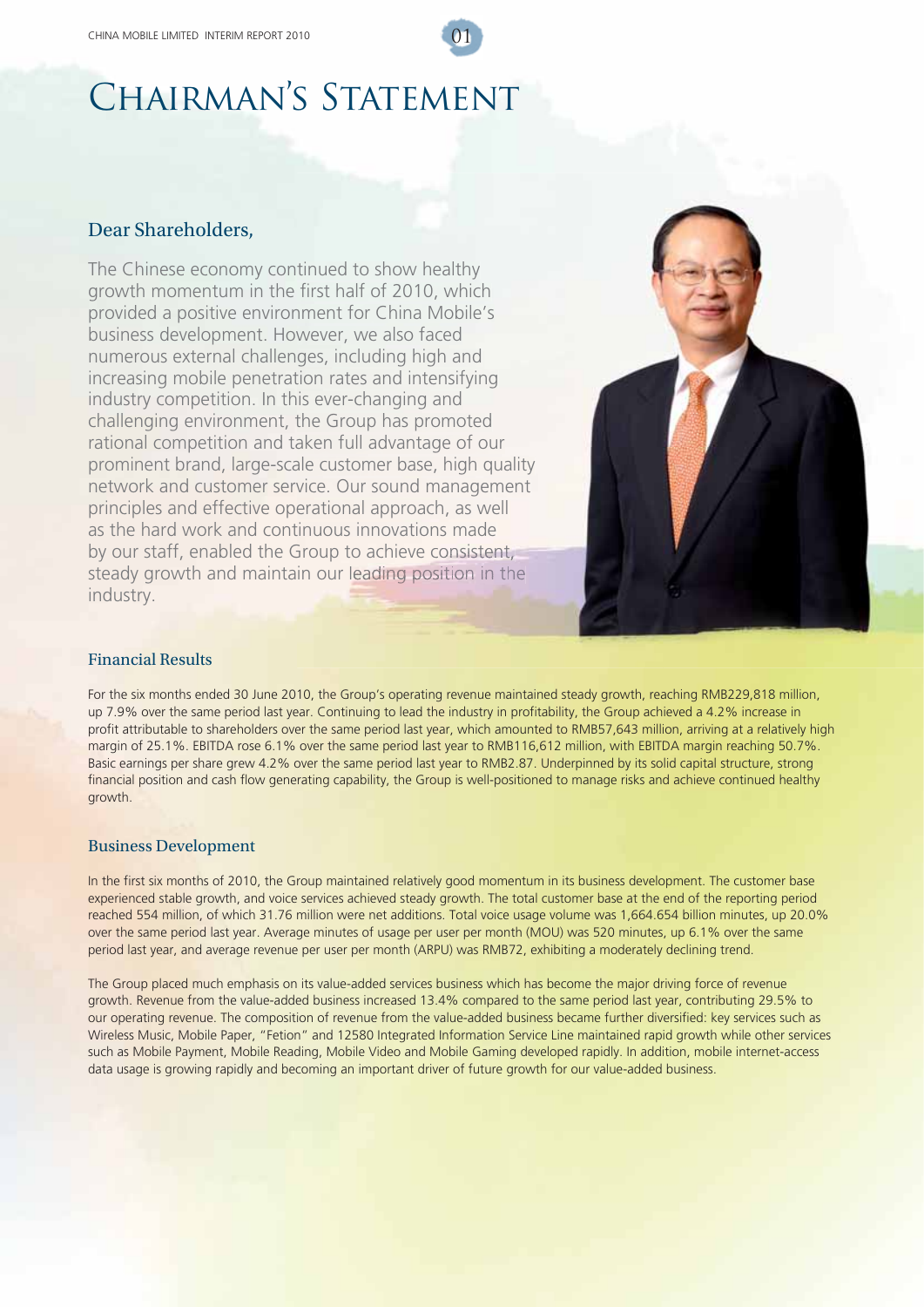

## CHAIRMAN'S STATEMENT

Leveraging our advantages in economies of scale and network, we proactively explored mobile internet, the "Internet of Things" and other emerging fields. Since its launch in August 2009, Mobile Market, a comprehensive sales platform with cross-platform and cross-terminal compatibility, designed and built to be a one-stop shop for downloads and sales of a wide range of mobile applications, has achieved rapid growth, with over 50,000 registered developers, up to 20,000 applications available, and over 25,000,000 application downloads by the end of June 2010. This initiative creates a new cooperative marketing model in the mobile internet and is a win-win situation for our in-house R&D and other software developers in the market; it has also created a new venue for online sales. We are actively exploring the "Internet of Things", and have up to now over 5 million M2M customers, representing an annual growth rate exceeding 60%. We are planning to gradually establish a low-cost, standardized and open development system for the "Internet of Things".

Adhering to our mantra of "Customers are our priority, quality service is our principle", we have established comprehensive work protocols tailored to meet customers' needs. This has enabled us to enhance service standards, guarantee customer service quality, protect customers' legitimate rights and increase their satisfaction. In the first half of 2010, customers' satisfaction with our services further improved and maintained the leading position in the industry.

We also strengthened our efforts in retaining our existing key corporate customers and in marketing to small and medium-sized corporate customers to further solidify our customer base. To expand our customer base and increase revenues from industry-specific solutions, we proactively promoted the construction of "wireless cities" and mobile informationalization, and offered a broad range of applications and solutions to meet corporate customers' needs. In addition, the Group built and optimized a comprehensive operational support system and rapid response mechanism for corporate customers. These all helped satisfy corporate customers' needs and increase their loyalty to the Group. As of 30 June 2010, the number of our corporate accounts reached 2.792 million and the number of individual customers managed through corporate accounts approached 195 million.

#### Network Development and Evolution

China Mobile owns the world's largest GSM network. We understand the direction in which networks are evolving. We are committed to achieving both near-term profitability and long-term sustainable growth, and our development strategy is forwardlooking and well thought-out. The increasing penetration of smart mobile devices, as well as the development of the mobile internet, has dramatically increased mobile data flow. This increase in data usage has also posed challenges to network capacity and quality. We maintained our network advantage by ensuring that resources are appropriately allocated in the 2G network, and we continuously improved the efficient use of equipment resources. In the first half of 2010, the number of GSM base stations grew to 505,000, while network quality maintained its world-class level, with good indoor coverage. Our base station optic fiber access rate reached 96%; optic fiber availability is in the vicinity of most office and commercial buildings. This provided a good transmission condition for data usage. Leveraging the extension of base station optic fiber, we identified the heavily trafficked areas and started WLAN expansion and optimization, which will effectively carry and branch off the data flow. By providing convenient and fast WLAN services, we can enhance customer satisfaction. The Group is close to making its core network fully IP-based, hence laying a solid foundation for integrated services capability in the future.

Our parent company, with our assistance, has completed the construction of the third phase of its 3G (TD-SCDMA, hereinafter referred to as "TD") network. As of the end of June 2010, the number of TD base stations had reached 115,000 and the network coverage included 238 cities across the country. Our 3G network quality has continuously been improved and is approaching that of our 2G network. In addition, the Group adopted a 2G and 3G integrated dual-network approach in order to fully utilize the large scale and capability of its 2G network and to take advantage of the bandwidth of the TD network. This enabled us to lead the innovation of 3G products and businesses, and to economically and quickly introduce 3G businesses and services to individual, family and corporate customers as well as to the industry informationalization markets. In June 2010, our 3G customers reached 10.46 million. Leveraging the strong support of the government for home-grown innovation, the Group will continue to work with all parties across the supply chain to proactively exploit the 3G market.

Concurrently, the Group is making progress on the testing of LTE technology. During the World Expo Shanghai 2010, the Group carried out a successful debut of its showcase TD-LTE network, and large scale testing will soon begin. We have been actively promoting the integrated and syndicated development of TD-LTE and FDD LTE among multiple international organizations and have received tangible support and feedback from international standardization organizations, equipment manufacturers and mobile operators.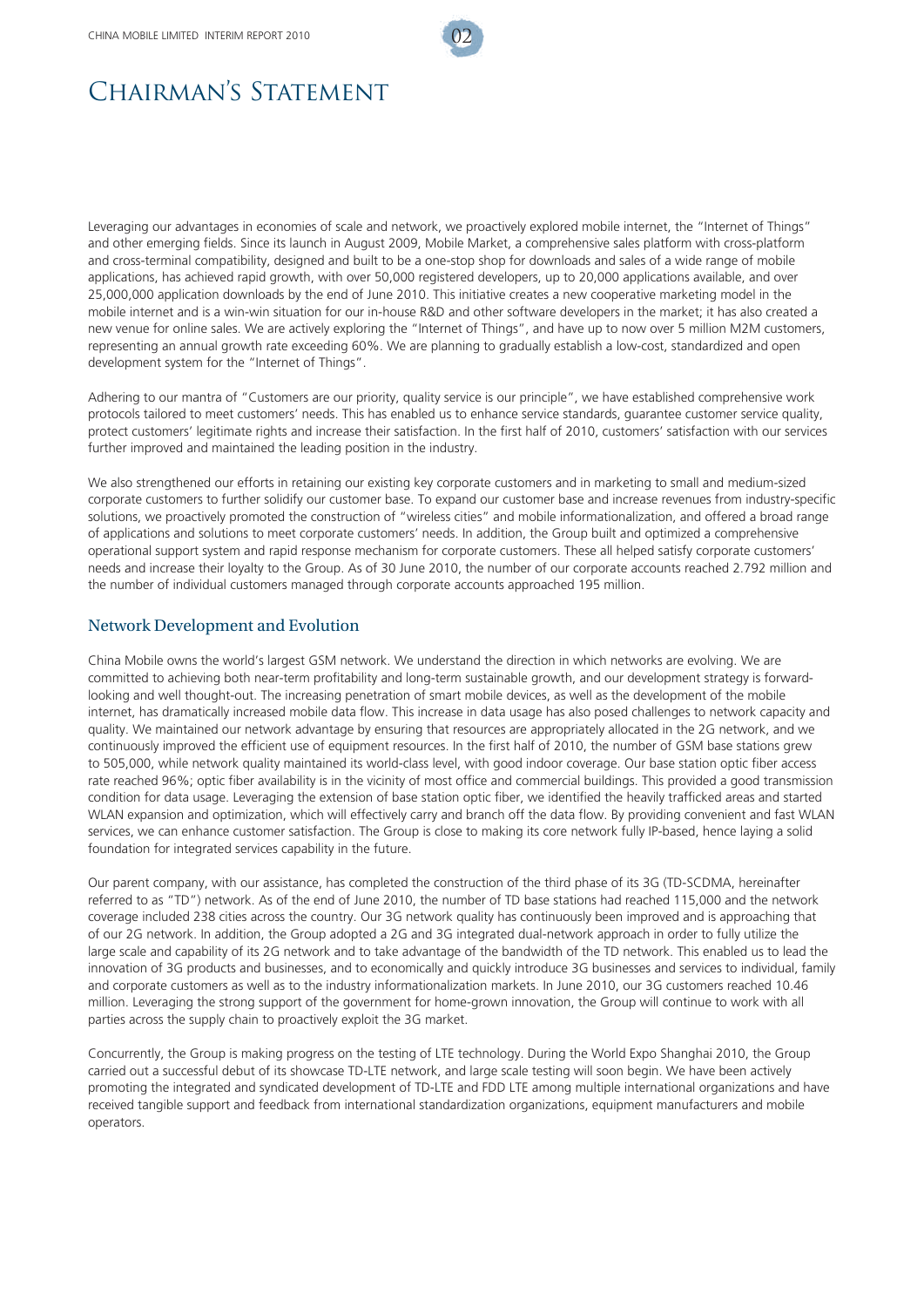## CHAIRMAN'S STATEMENT

#### Corporate Management

The Group is committed to strengthening corporate management, continuously enhancing management efficiency and execution capability, and managing the company in a centralized, standardized and computerized manner. During the first half of 2010, the Group explored a centralized operating model through regionally-based centers including the Group's "South Base," "Mobile Reading Base" and "Mobile Video Base," and promoted the broad usage of an electronic procurement platform using its highly efficient management and operation information system. The Group also integrated its portal website and increased the proportion of services and sales provided through electronic channels. Furthermore, progress in the centralization of our financial management has led to improved cost control. At the same time, we continued to strengthen internal controls and monitoring, focusing on the key and difficult check points in our operations, further refining our management system and improving the monitoring and assessment function of our internal controls. Further improvements to our internal audit and quality control systems will ensure a good overall risk defense approach as well as the healthy long-term development of the Group.

#### Corporate Social Responsibility

The Group attaches great importance to corporate social responsibility. In 2010, we actively promoted corporate sustainability and continued to carry out six related programs. We continued to expand network coverage in remote rural areas in an effort to narrow the digital divide. We fully adopted the energy-saving classification standards and promoted the usage of intelligent energy-saving technologies in our base stations. As a result, in the first six months of this year, our power consumption per unit of telecommunications traffic decreased by 10.5% over the same period last year, contributing to the development of a low-carbon economy. We are also actively involved in helping people with special needs. For example, we participated for the third consecutive year in a program for orphans who lost their parents to AIDS. In the wake of several natural disasters, including those in Yushu, Qinghai and Zhouqu, Gansu, we promptly activated our emergency telecommunications support plan to ensure the smooth flow of mobile telecommunications in the affected areas, making an indispensable contribution to the disaster relief efforts.

Having been recognized as a constituent of the Dow Jones Sustainability Index for two consecutive years, the Company was chosen to be a constituent of the Hang Seng Corporate Sustainability Index in July 2010. This demonstrates that our efforts in corporate social responsibility and sustainable development have been internationally recognized.

#### Awards and Recognition

In the first six months of 2010, our achievements continued to be widely recognized. The Company ranked 10th in the Financial Times' "FT Global 500." Our position in Forbes Magazine's "Global 2000" list rose from 55th to 38th place. The China Mobile brand was named one of "BRANDZ™ Top 100 Most Powerful Brands" by Millward Brown and Financial Times for the fifth consecutive year, and the brand value currently ranks 8th, topping all other telecommunications operators in the world. In the same period, Standard & Poor's and Moody's kept our corporate credit rating at A+/Outlook Stable and A1/Outlook Positive, respectively, equivalent to China's sovereign credit rating.

#### Dividends

The Company determines and commits to hold in the highest regard the interests of its shareholders and returns achieved for them, especially the minority shareholders. In view of the Group's favorable operating results for the first half of 2010 and having taken into consideration its long-term future development, based on the dividend payout guidance for the full year of 2010, the Board declared an interim dividend of HK\$1.417 per share for the six months ended 30 June 2010.

The Board is of the view that the Group's favorable operating results and strong cash flow generating capability will continue to support the future sustainable development of the Company, while providing shareholders with a favorable return.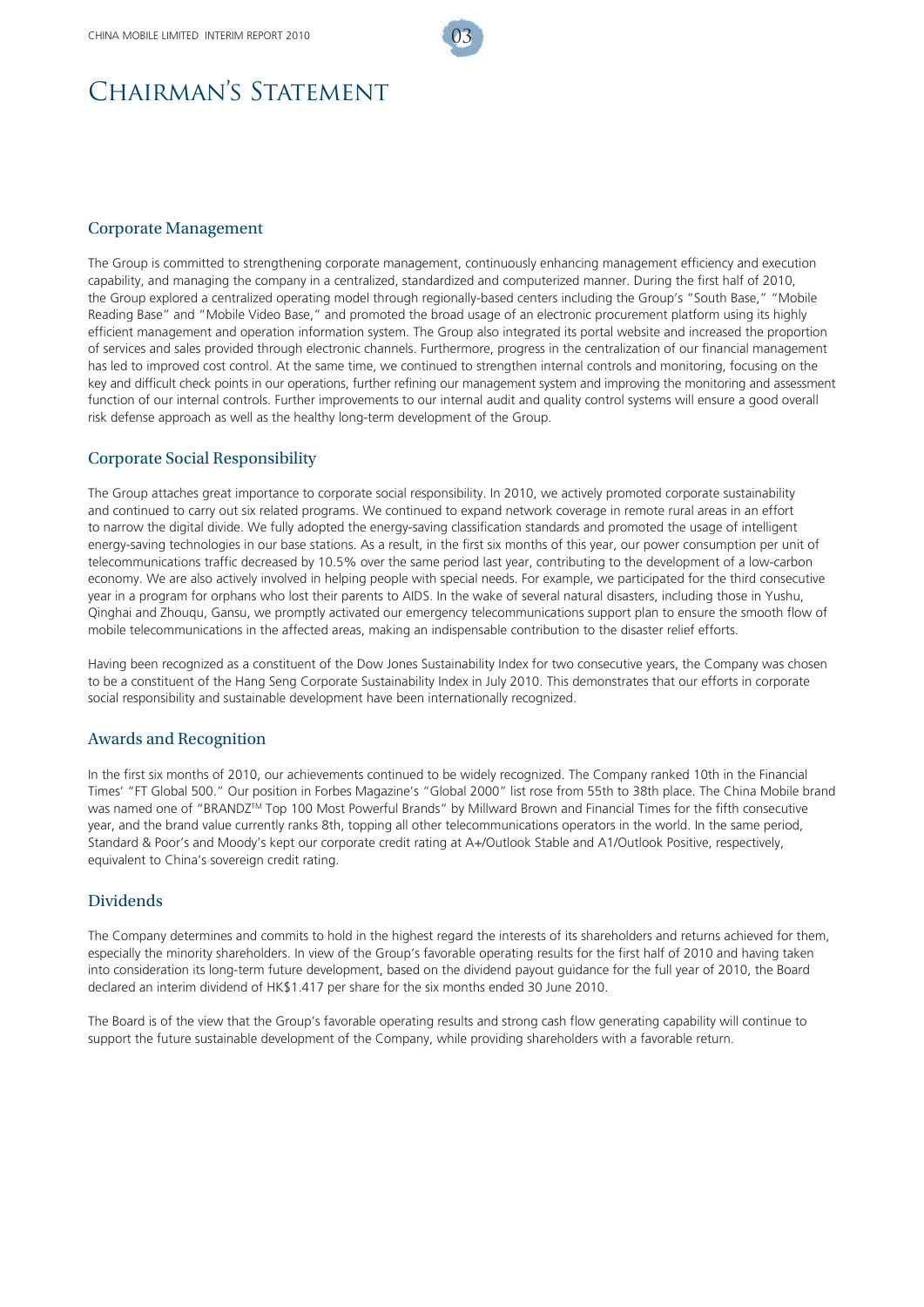

#### Future Outlook

The Group's development faces new challenges amid the already high mobile penetration rate and the intensifying competition in China's telecommunications market. Meanwhile, the convergence of telecommunications, Internet and TV networks, and the innovation of business models brought about by technological advancement also brought changes to the Group's future development environment. At the same time, the Chinese government is likely to make necessary adjustments to the national economy by stimulating domestic demand and consumption, which will benefit the telecommunications industry. The development of some sectors of the market, including the rural market, the migrant worker market and the family market, are showing great growth potential. In addition, the flourishing of mobile internet market and the application of "Internet of Things" being gradually integrated into people's daily lives also provide the Group with new models and areas for business growth. All of the above create promising opportunities.

In this environment, the Group will continue to follow its "Blue Ocean Strategy" and embrace innovation. The Group will consolidate advantages in economies of scale and enhance its core capabilities, including network capability, business innovation capability and customer service, and continue to adhere to its core management principles and effective management approach. We expect to maintain our leading position in network quality, offer top-tier customer services, realize a low-cost and high-efficiency operation, and generally strive for continuous improvement and sustainable growth. We will keep innovating and expanding into the new areas of mobile internet and the "Internet of Things". We will actively develop the 3G business and promote mobile broadband services that cater to individual, family and corporate customers' needs, creating value for them as well as benefitting the Group. The Group will implement the development strategy of seamless coordination among networks while concurrently participating in the research and development of LTE mobile network evolution. In addition, the Group will actively and cautiously seek suitable investment opportunities and consider further expansion into a broader telecommunications market.

Our commitment is unwavering – we will create value for shareholders by building a prosperous and sustainable business.

**Wang Jianzhou** *Chairman*

Hong Kong, 19 August 2010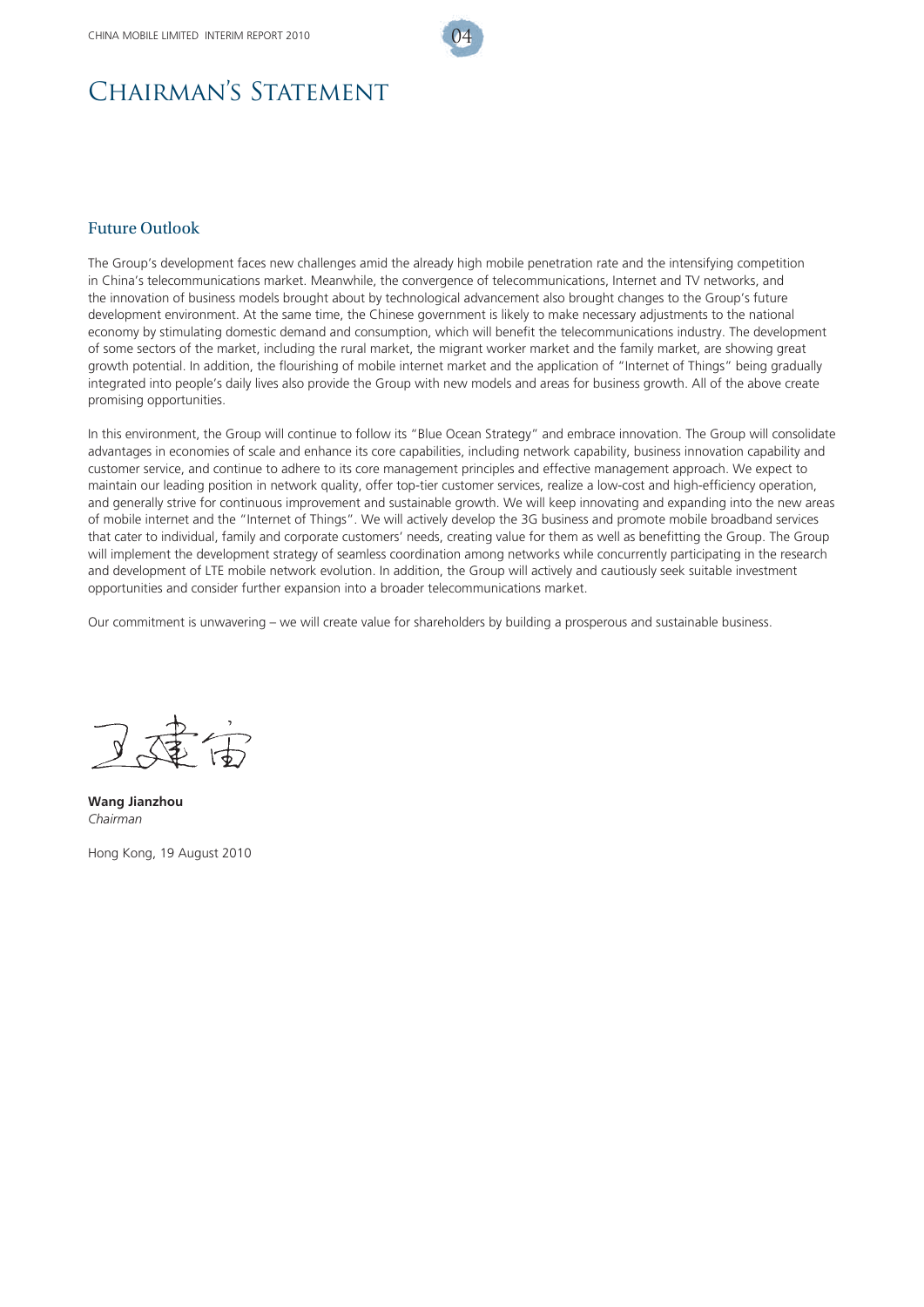# Interim Financial Report

## Unaudited Consolidated Statement of Comprehensive Income

*for the six months ended 30 June 2010*

*(Expressed in Renminbi)*

|                                                                                  |                    | Six months ended 30 June |
|----------------------------------------------------------------------------------|--------------------|--------------------------|
|                                                                                  | 2010               | 2009                     |
| <b>Note</b>                                                                      | <b>RMB</b> million | <b>RMB</b> million       |
|                                                                                  |                    |                          |
| <b>Operating revenue (Turnover)</b><br>$\overline{4}$                            |                    |                          |
| Usage fees                                                                       | 146,024            | 134,929                  |
| Monthly fees                                                                     | 5,783              | 8,379                    |
| Value-added services fees                                                        | 67,909             | 59,891                   |
| Other operating revenue                                                          | 10,102             | 9,714                    |
|                                                                                  | 229,818            | 212,913                  |
|                                                                                  |                    |                          |
| <b>Operating expenses</b>                                                        |                    |                          |
| Leased lines                                                                     | 1,805              | 1,409                    |
| Interconnection                                                                  | 10,684             | 10,751                   |
| Depreciation                                                                     | 42,259             | 38,892                   |
| Personnel                                                                        | 11,128             | 10,126                   |
| Other operating expenses                                                         | 90,545             | 81,632                   |
|                                                                                  | 156,421            | 142,810                  |
|                                                                                  |                    |                          |
| <b>Profit from operations</b>                                                    | 73,397             | 70,103                   |
| Other net income                                                                 | 922                | 920                      |
| Non-operating net income                                                         | 270                | 267                      |
| Interest income                                                                  | 2,631              | 3,153                    |
| Finance costs                                                                    | (619)              | (597)                    |
| Share of loss of jointly controlled entity                                       | (27)               | (1)                      |
|                                                                                  |                    |                          |
| <b>Profit before taxation</b><br>5                                               | 76,574             | 73,845                   |
| 6<br>Taxation                                                                    | (18, 753)          | (18, 388)                |
| <b>PROFIT FOR THE PERIOD</b>                                                     | 57,821             | 55,457                   |
| Other comprehensive income for the period                                        |                    |                          |
| Exchange differences on translation of financial statements of overseas entities | 20                 | (6)                      |
| <b>TOTAL COMPREHENSIVE INCOME FOR THE PERIOD</b>                                 | 57,841             | 55,451                   |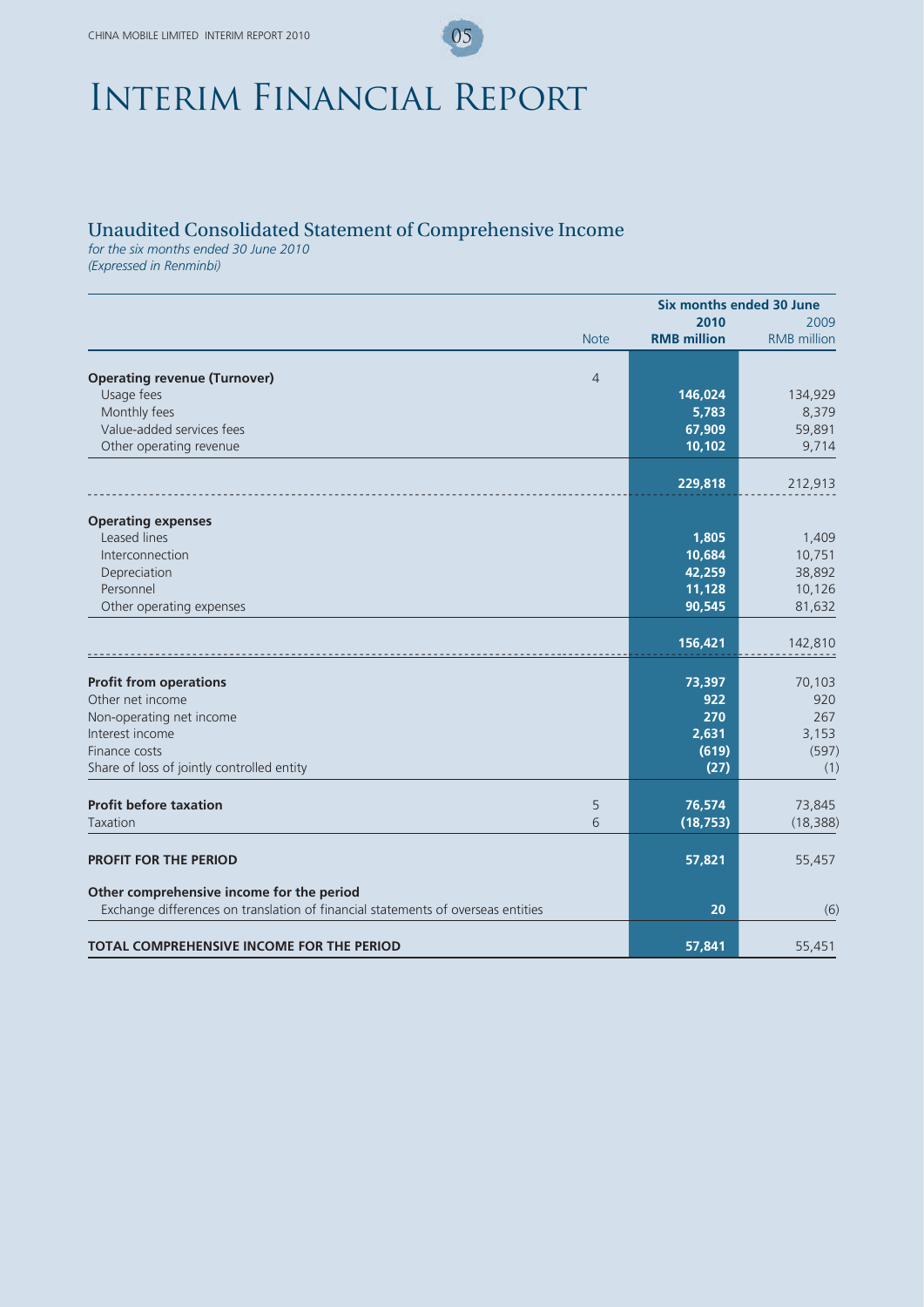## Unaudited Consolidated Statement of Comprehensive Income (Continued)

*for the six months ended 30 June 2010 (Expressed in Renminbi)*

|                                                                 |             |                            | Six months ended 30 June   |  |
|-----------------------------------------------------------------|-------------|----------------------------|----------------------------|--|
|                                                                 | <b>Note</b> | 2010<br><b>RMB</b> million | 2009<br><b>RMB</b> million |  |
| <b>Profit attributable to</b>                                   |             |                            |                            |  |
| Equity shareholders of the Company                              |             | 57,643                     | 55,329                     |  |
| Non-controlling interests                                       |             | 178                        | 128                        |  |
| <b>PROFIT FOR THE PERIOD</b>                                    |             | 57,821                     | 55,457                     |  |
|                                                                 |             |                            |                            |  |
| Total comprehensive income attributable to                      |             |                            |                            |  |
| Equity shareholders of the Company<br>Non-controlling interests |             | 57,663<br>178              | 55,323<br>128              |  |
|                                                                 |             |                            |                            |  |
| <b>TOTAL COMPREHENSIVE INCOME FOR THE PERIOD</b>                |             | 57,841                     | 55,451                     |  |
|                                                                 |             |                            |                            |  |
| Earnings per share - Basic                                      | 8(a)        | <b>RMB2.87</b>             | <b>RMB2.76</b>             |  |
| Earnings per share - Diluted                                    | 8(b)        | <b>RMB2.84</b>             | <b>RMB2.72</b>             |  |
|                                                                 |             |                            |                            |  |
| <b>EBITDA (RMB million)<sup>1</sup></b>                         |             | 116,612                    | 109,938                    |  |

The notes on pages 11 to 24 form part of this interim financial report. Details of dividends to equity shareholders of the Company are set out in note 7.

<sup>&</sup>lt;sup>1</sup> The Company defines EBITDA as profit for the period before taxation, share of loss of jointly controlled entity, finance costs, interest income, non*operating net income, depreciation and amortization of other intangible assets.*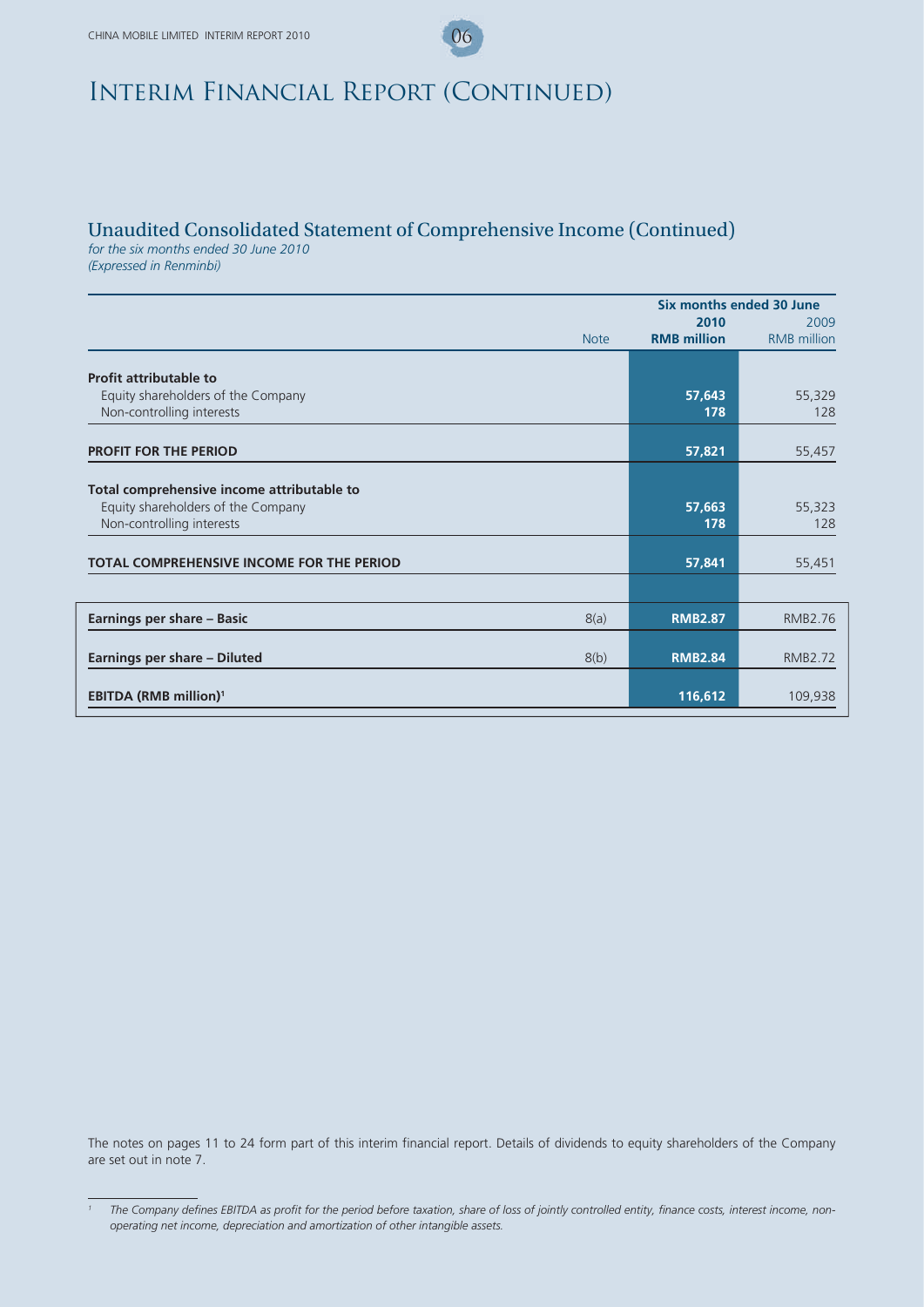## Unaudited Consolidated Balance Sheet

*as at 30 June 2010 (Expressed in Renminbi)*

|                                                                                  |             | As at              | As at              |
|----------------------------------------------------------------------------------|-------------|--------------------|--------------------|
|                                                                                  |             | 30 June            | 31 December        |
|                                                                                  |             | 2010               | 2009               |
|                                                                                  | <b>Note</b> | <b>RMB</b> million | <b>RMB</b> million |
|                                                                                  |             |                    |                    |
| <b>Non-current assets</b>                                                        |             |                    |                    |
| Property, plant and equipment                                                    | 9<br>9      | 348,005            | 360,075            |
| Construction in progress<br>Land lease prepayments                               |             | 75,850<br>11,496   | 46,094             |
| Goodwill                                                                         |             | 36,894             | 11,201<br>36,894   |
| Other intangible assets                                                          |             | 694                | 727                |
| Interest in associates                                                           |             |                    |                    |
| Interest in jointly controlled entity                                            |             | -                  | 6                  |
| Deferred tax assets                                                              |             | 11,983             | 8,939              |
| Other financial assets                                                           |             | 77                 | 77                 |
|                                                                                  |             |                    |                    |
|                                                                                  |             | 484,999            | 464,013            |
|                                                                                  |             |                    |                    |
| <b>Current assets</b>                                                            |             |                    |                    |
| Inventories<br>Accounts receivable                                               | 10          | 4,052              | 3,847              |
|                                                                                  |             | 7,012              | 6,405              |
| Other receivables                                                                | 11<br>11    | 4,553              | 3,490              |
| Prepayments and other current assets<br>Amount due from ultimate holding company | 12          | 9,654<br>64        | 9,064<br>25        |
| Tax recoverable                                                                  |             | 21                 | 17                 |
| Deposits with banks                                                              |             | 217,589            |                    |
|                                                                                  | 13          |                    | 185,613            |
| Cash and cash equivalents                                                        |             | 99,835             | 78,894             |
|                                                                                  |             | 342,780            | 287,355            |
| <b>Current liabilities</b>                                                       |             |                    |                    |
| Accounts payable                                                                 | 14          | 106,446            | 95,985             |
| Bills payable                                                                    |             | 1,130              | 642                |
| Deferred revenue                                                                 |             | 50,207             | 35,573             |
| Accrued expenses and other payables                                              |             | 86,085             | 69,335             |
| Amount due to ultimate holding company                                           | 12          | 5                  | $\overline{4}$     |
| Amount due to immediate holding company                                          |             | 118                | 119                |
| Interest-bearing borrowings                                                      | 15          | 4,959              |                    |
| Obligations under finance leases                                                 |             | 68                 | 68                 |
| Current taxation                                                                 |             | 10,048             | 8,079              |
|                                                                                  |             |                    |                    |
|                                                                                  |             | 259,066            | 209,805            |
|                                                                                  |             |                    |                    |
| <b>Net current assets</b>                                                        |             | 83,714             | 77,550             |
| Total assets less current liabilities carried forward                            |             | 568,713            | 541,563            |
|                                                                                  |             |                    |                    |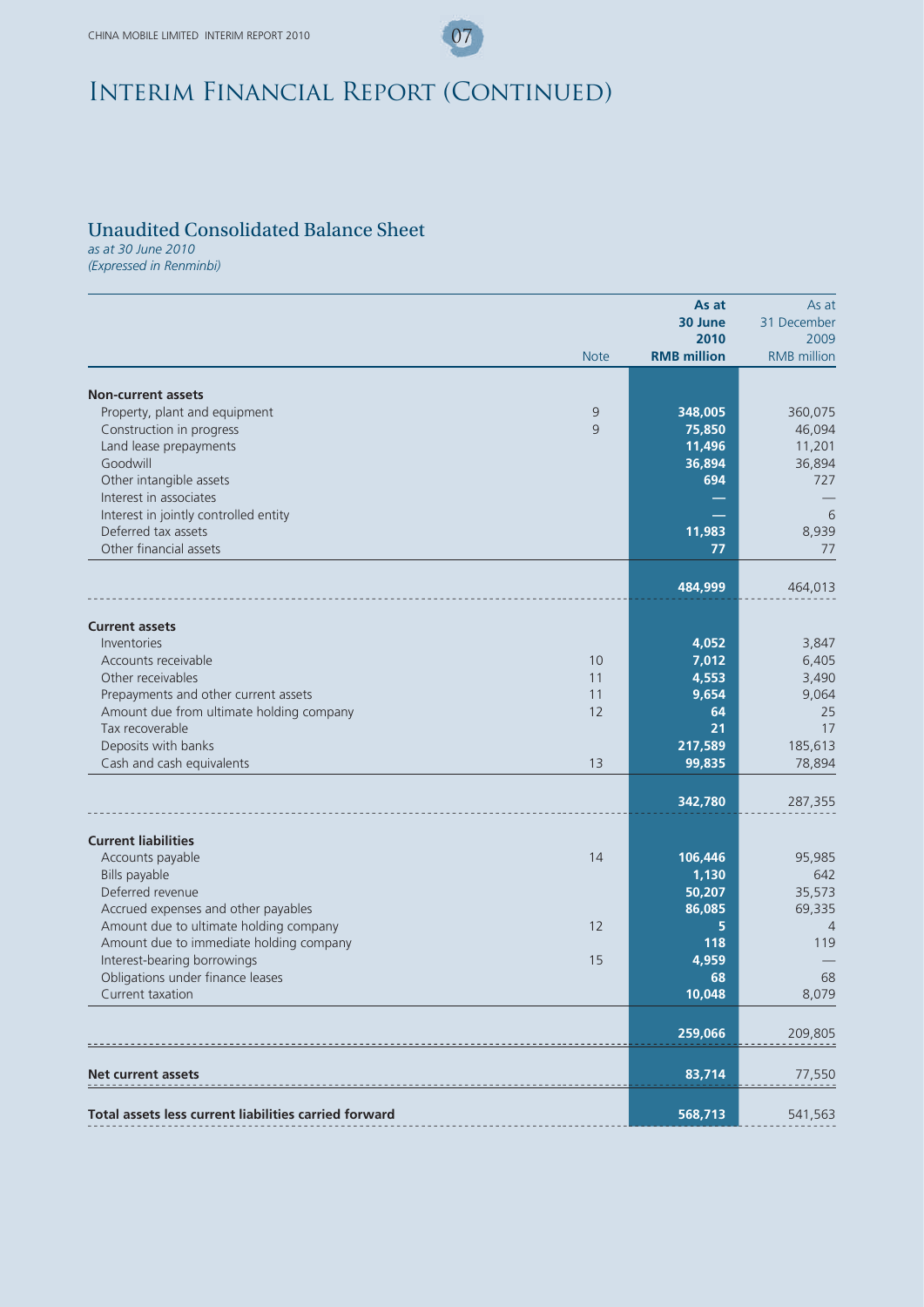## Unaudited Consolidated Balance Sheet (Continued)

*as at 30 June 2010 (Expressed in Renminbi)*

|                                                                                                                                                | As at<br>30 June<br>2010   | As at<br>31 December<br>2009 |
|------------------------------------------------------------------------------------------------------------------------------------------------|----------------------------|------------------------------|
| <b>Note</b>                                                                                                                                    | <b>RMB</b> million         | <b>RMB</b> million           |
| Total assets less current liabilities brought forward                                                                                          | 568,713                    | 541,563                      |
| <b>Non-current liabilities</b><br>Interest-bearing borrowings<br>15<br>Deferred revenue, excluding current portion<br>Deferred tax liabilities | (28, 614)<br>(183)<br>(56) | (33, 551)<br>(317)<br>(61)   |
|                                                                                                                                                | (28, 853)                  | (33,929)                     |
| <b>NET ASSETS</b>                                                                                                                              | 539,860                    | 507,634                      |
| <b>CAPITAL AND RESERVES</b><br>16<br>Share capital<br>Reserves                                                                                 | 2,139<br>536,657           | 2,139<br>504,609             |
| Total equity attributable to equity shareholders of the Company<br><b>Non-controlling interests</b>                                            | 538,796<br>1,064           | 506,748<br>886               |
| <b>TOTAL EQUITY</b>                                                                                                                            | 539,860                    | 507,634                      |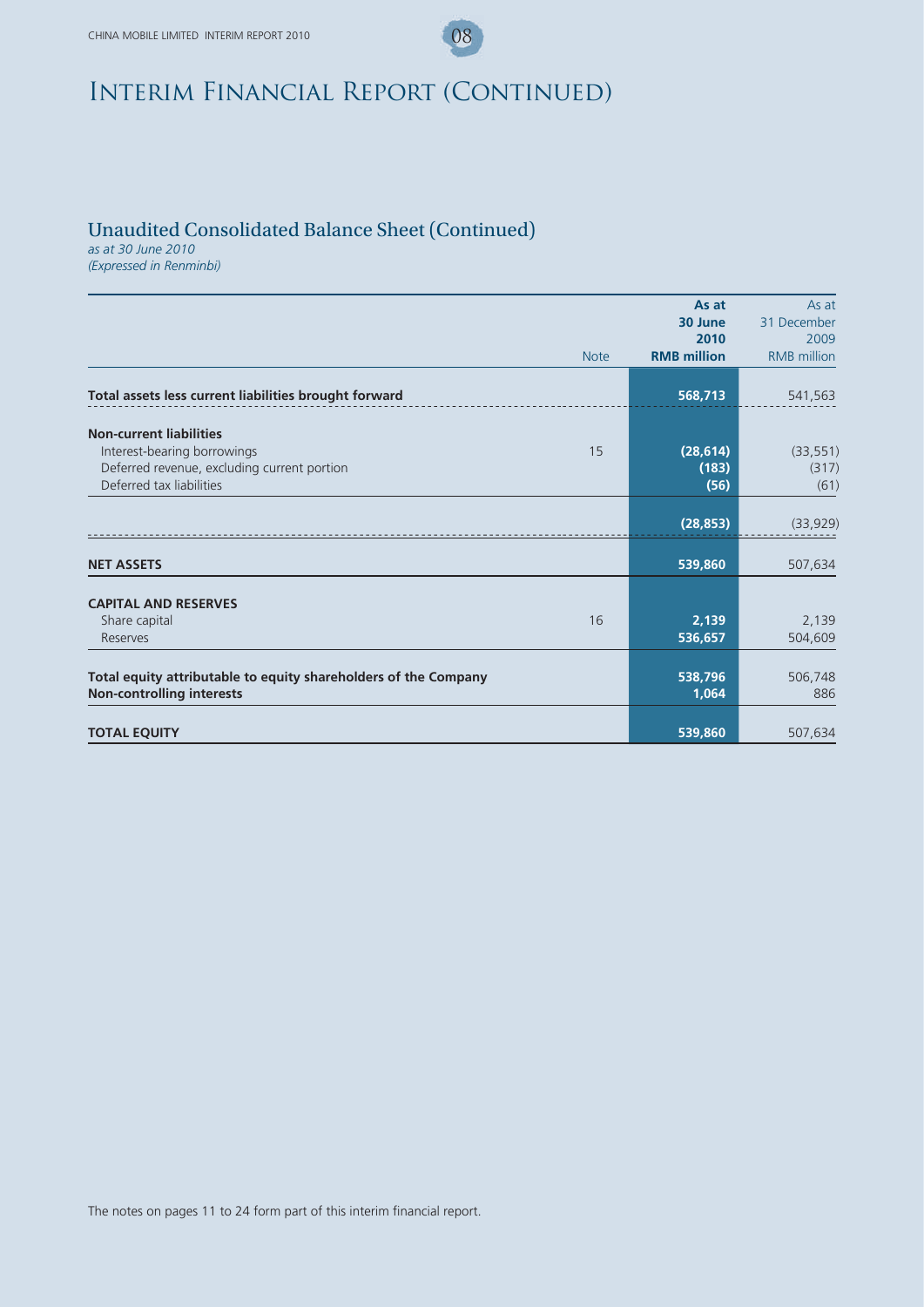### Unaudited Consolidated Statement of Changes in Equity

*for the six months ended 30 June 2010 (Expressed in Renminbi)*

**Attributable to equity shareholders of the Company Share capital Share premium Capital reserve General reserve Exchange reserve PRC statutory reserves Retained profits Total Noncontrolling interests Total equity RMB million RMB million RMB million RMB million RMB million RMB million RMB million RMB million RMB million RMB million As at 1 January 2009** 2,138 386,237 (291,965) 72 (1,081) 106,841 237,780 440,022 629 440,651 **Changes in equity for the six months ended 30 June 2009** Shares issued under share option scheme 1 66 (3) — — — — 64 — 64 Dividends to equity  $\frac{1}{2}$  shareholders (note 7(b))  $\qquad \qquad \qquad \qquad \qquad \qquad \qquad$  (24,823) (24,823)  $\qquad -$  (24,823) Total comprehensive income for the period — — — — (6) — 55,329 55,323 128 55,451**As at 30 June 2009** 2,139 386,303 (291,968) 72 (1,087) 106,841 268,286 470,586 757 471,343 **As at 1 January 2010 2,139 386,375 (291,972) 72 (1,039) 129,918 281,255 506,748 886 507,634 Changes in equity for the six months ended 30 June 2010** Shares issued under share option scheme **— 39 (3) — — — — 36 — 36** Dividends to equity shareholders (note 7(b)) **25,651 —** — — — — — — — (25,651) (25,651) **—** (25,651) Total comprehensive income for the period **— — — — 20 — 57,643 57,663 178 57,841 As at 30 June 2010 2,139 386,414 (291,975) 72 (1,019) 129,918 313,247 538,796 1,064 539,860**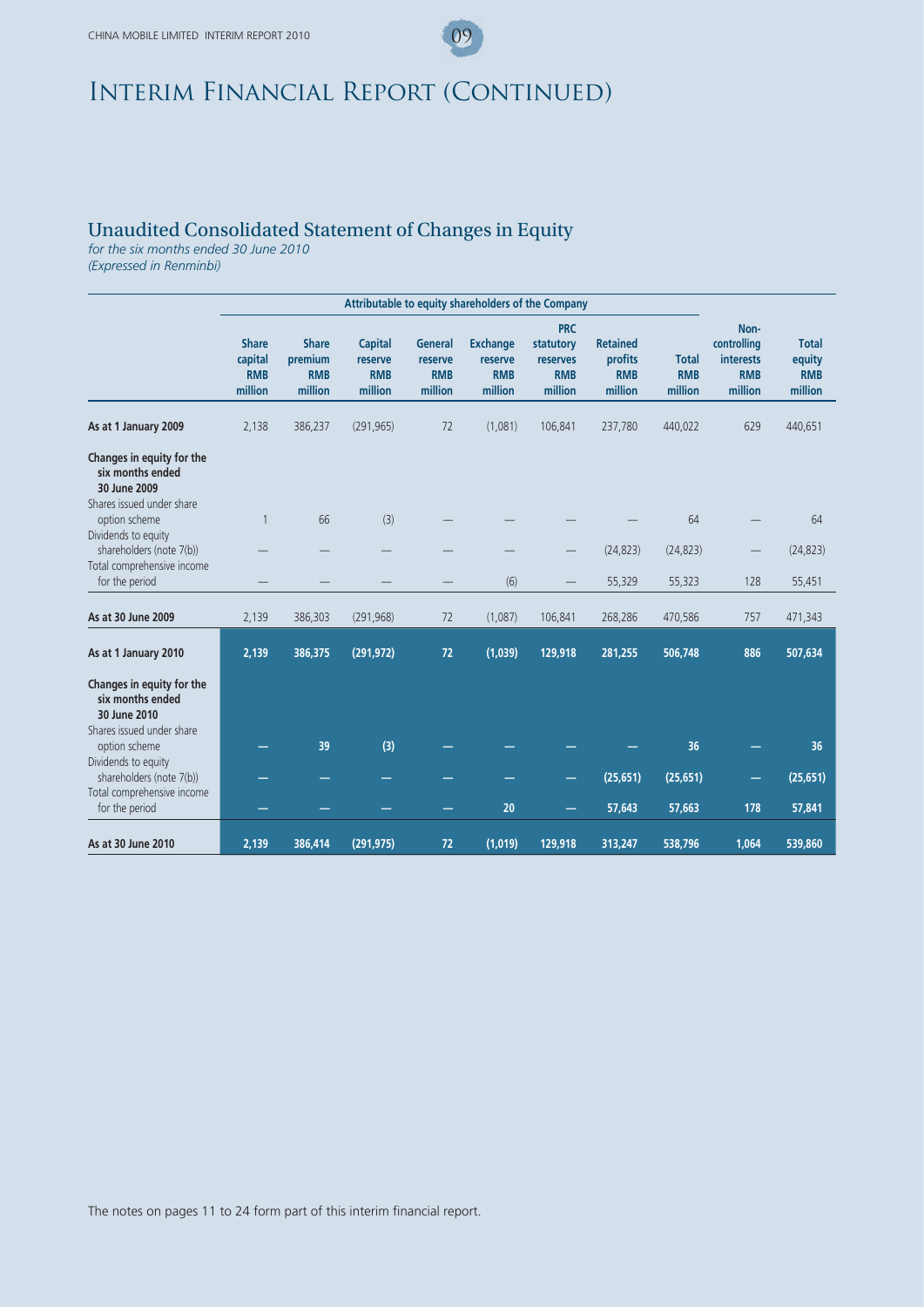### Unaudited Condensed Consolidated Cash Flow Statement

*for the six months ended 30 June 2010 (Expressed in Renminbi)*

|                                            | Six months ended 30 June |                    |
|--------------------------------------------|--------------------------|--------------------|
|                                            | 2010                     | 2009               |
|                                            | <b>RMB</b> million       | <b>RMB</b> million |
|                                            |                          |                    |
| Net cash from operating activities         | 126,588                  | 111,282            |
|                                            |                          |                    |
| Net cash used in investing activities      | (79, 464)                | (83, 192)          |
|                                            | (26, 213)                |                    |
| Net cash used in financing activities      |                          | (24, 781)          |
|                                            |                          |                    |
| Net increase in cash and cash equivalents  | 20,911                   | 3,309              |
| Cash and cash equivalents as at 1 January  | 78,894                   | 87,426             |
|                                            |                          |                    |
| Effect of changes in foreign exchange rate | 30                       | (3)                |
|                                            |                          |                    |
| Cash and cash equivalents as at 30 June    | 99,835                   | 90,732             |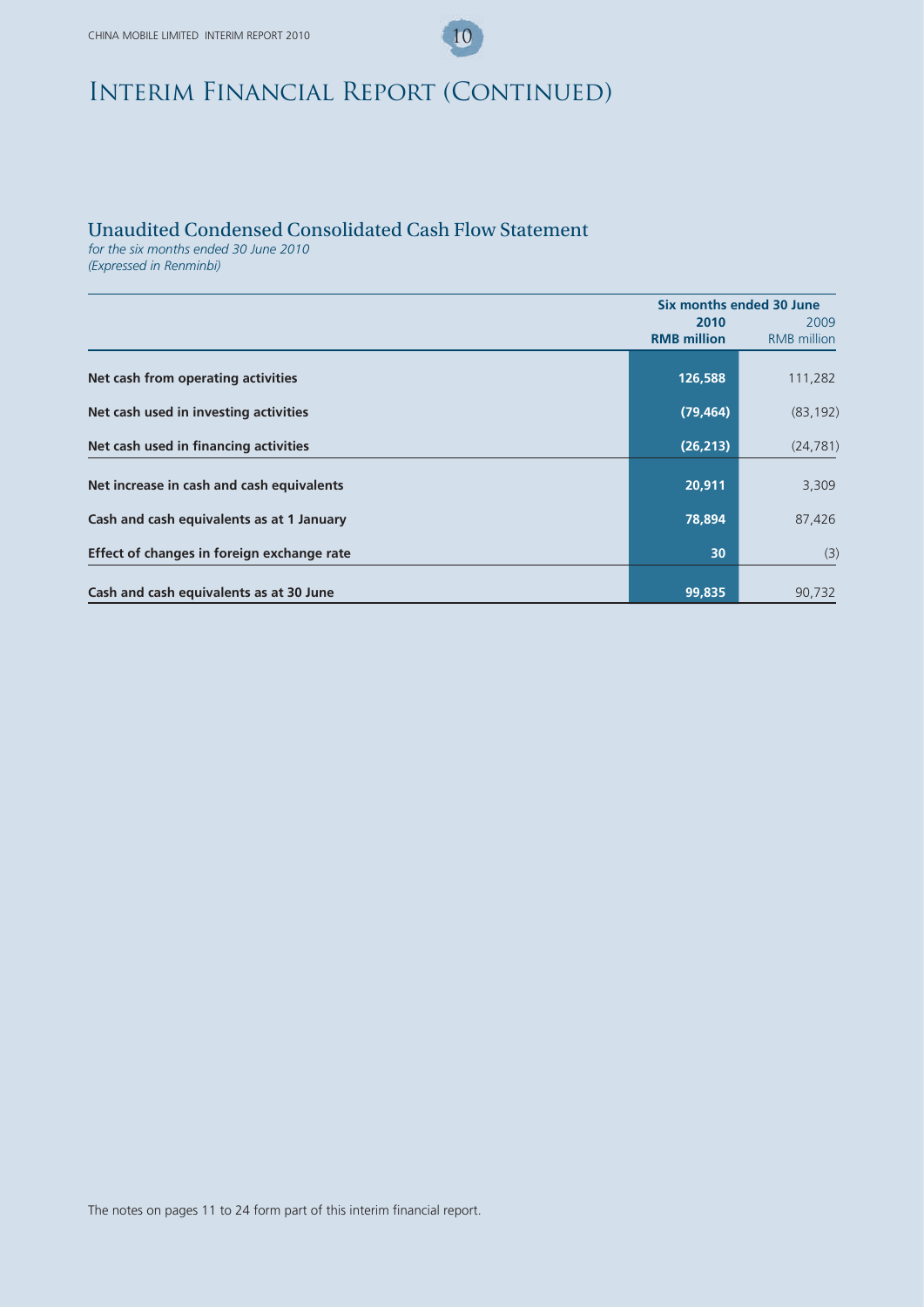### Notes to the Unaudited Interim Financial Report

*(Expressed in Renminbi unless otherwise indicated)*

### 1. Basis of preparation

The interim financial report of China Mobile Limited (the "Company") and its subsidiaries (together referred to as the "Group") has been prepared in accordance with the applicable disclosure provisions of the Rules Governing the Listing of Securities on The Stock Exchange of Hong Kong Limited (the "Hong Kong Listing Rules"), including compliance with International Accounting Standard ("IAS") 34, "Interim financial reporting", issued by the International Accounting Standards Board ("IASB") and Hong Kong Accounting Standard ("HKAS") 34, "Interim financial reporting", issued by the Hong Kong Institute of Certified Public Accountants ("HKICPA"). It was authorized for issuance on 19 August 2010.

The interim financial report has been prepared in accordance with the same accounting policies adopted in the 2009 annual financial statements, except for the accounting policy changes that are expected to be reflected in the 2010 annual financial statements. Details of these changes in accounting policies are set out in note 2.

The preparation of an interim financial report in conformity with IAS/HKAS 34 requires management to make judgements, estimates and assumptions that affect the application of policies and reported amounts of assets and liabilities, income and expenses on a year-to-date basis. Actual results may differ from these estimates.

The interim financial report contains condensed consolidated financial statements and selected explanatory notes. The notes include an explanation of events and transactions that are significant to an understanding of the changes in financial position and performance of the Group since the 2009 annual financial statements. The condensed consolidated interim financial statements and notes thereon do not include all of the information required for a full set of financial statements prepared in accordance with International Financial Reporting Standards ("IFRSs") or Hong Kong Financial Reporting Standards ("HKFRSs").

The interim financial report is unaudited, but has been reviewed by the Company's Audit Committee. The Group's interim financial report has also been reviewed by the Company's auditors, KPMG, in accordance with Hong Kong Standard on Review Engagements 2410, Review of interim financial information performed by the independent auditor of the entity, issued by the HKICPA. KPMG's unmodified independent review report to the board of directors is included on page 25 of the interim report.

The financial information relating to the financial year ended 31 December 2009 that is included in the interim financial report as being previously reported information does not constitute the Company's statutory financial statements for that financial year but is derived from those financial statements. Statutory financial statements for the year ended 31 December 2009 are available from the Company's registered office. The auditors have expressed an unqualified opinion on those statutory financial statements in their report dated 18 March 2010.

### 2. Significant accounting policies

The IASB has issued a number of new or revised IFRSs, which term collectively includes IASs and interpretations, that are first effective or available for early adoption for accounting periods beginning on or after 1 January 2010. The equivalent new or revised HKFRSs, which term collectively includes HKASs and Interpretations, consequently issued by HKICPA as a result of these developments have the same effective date as those issued by the IASB and are in all material respects identical to the pronouncements issued by the IASB.

Of these, the following developments are relevant to the Group's financial statements:

- IFRS/HKFRS 3 (revised), *Business combinations*
- IAS/HKAS 27 (amended), *Consolidated and separate financial statements*
- Amendments to IFRS/HKFRS 2, *Share based payment Group cash-settled share-based payment transactions*
- Improvements to IFRSs/HKFRSs (2009)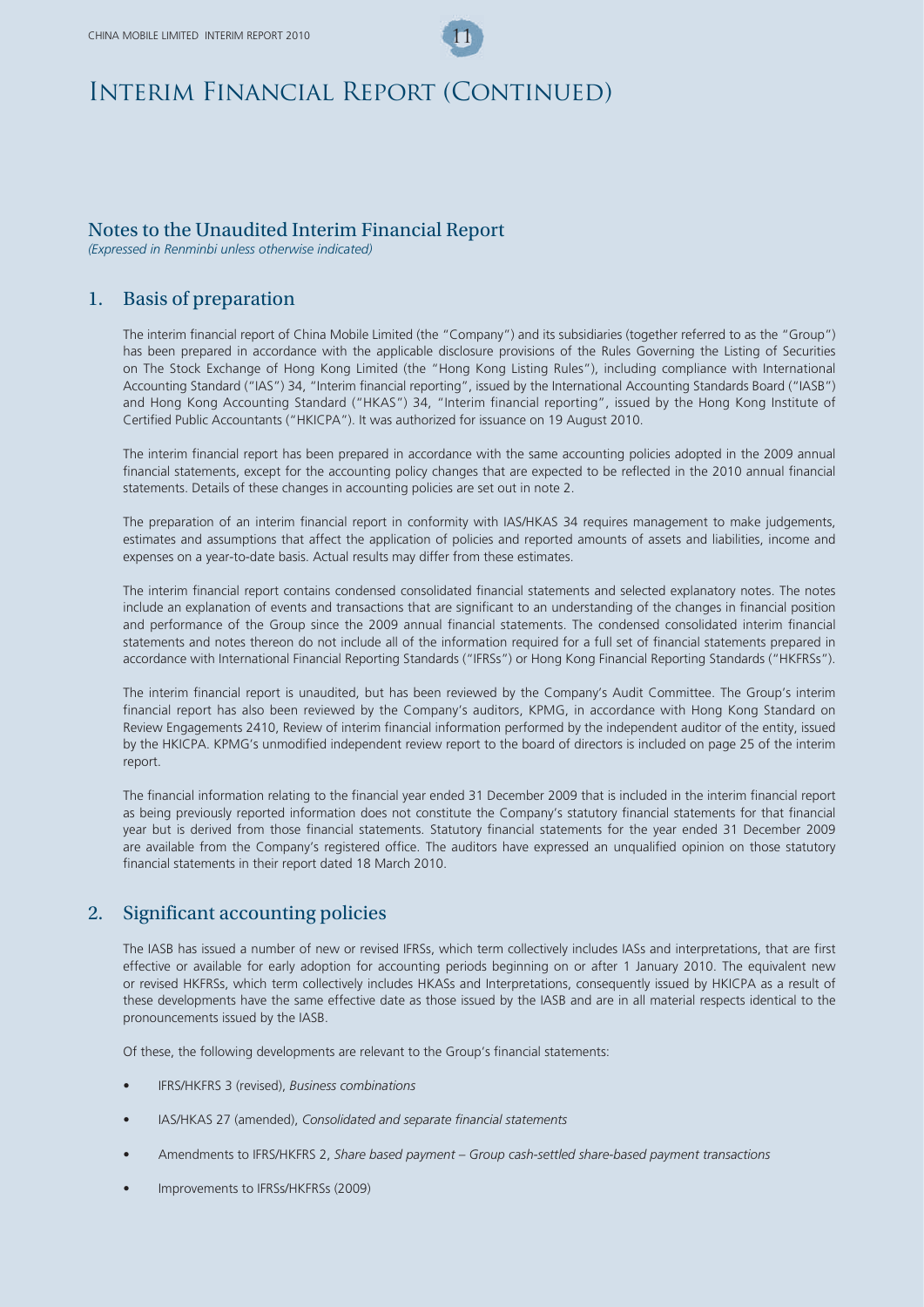### Notes to the Unaudited Interim Financial Report (Continued)

*(Expressed in Renminbi unless otherwise indicated)*

### 2. Significant accounting policies (Continued)

These developments have had no material impact on the Group's financial statements.

The IFRSs and HKFRSs that will be effective or are available for voluntary early adoption in the annual financial statements for the year ending 31 December 2010 may be affected by the issuance of additional interpretations or other changes announced by the IASB and HKICPA subsequent to the date of issuance of the interim financial report. Therefore the policies that will be applied in the Group's financial statements for the year ending 31 December 2010 cannot be determined with certainty at the date of issuance of the interim financial report.

### 3. Operating Segments

An operating segment is a component of the Group that engages in business activities from which the Group may earn revenues and incur expenses, and is identified on the basis of the internal financial reports that are provided to and regularly reviewed by the Group's chief operating decision maker in order to allocate resource and assess performance of the segment. For the periods presented, the chief operating decision maker has determined that the Group has no operating segments as the Group is only engaged in mobile telecommunication and related business. No Group's geographical information has been disclosed as the majority of the Group's operating activities are carried out in Mainland China. For the purpose of preparing the financial report, Mainland China refers to the People's Republic of China ("PRC") excluding the Hong Kong Special Administrative Region of the PRC ("Hong Kong"), the Macau Special Administrative Region of the PRC and Taiwan. The Group's assets located and operating revenues derived from activities outside Mainland China are less than 5% of the Group's assets and operating revenues, respectively.

### 4. Operating revenue (Turnover)

Turnover represents usage fees, monthly fees, value-added services fees and other operating revenue derived from the Group's mobile telecommunications networks, net of PRC business tax. Business tax is charged at approximately 3% of the corresponding revenue generated from the services rendered in Mainland China. No business tax is charged on the revenue generated from the Group's mobile telecommunications and related services in Hong Kong.

Value-added services fees are mainly derived from voice value-added services, short message services ("SMS") and non-SMS data services.

Other operating revenue mainly represents interconnection revenue.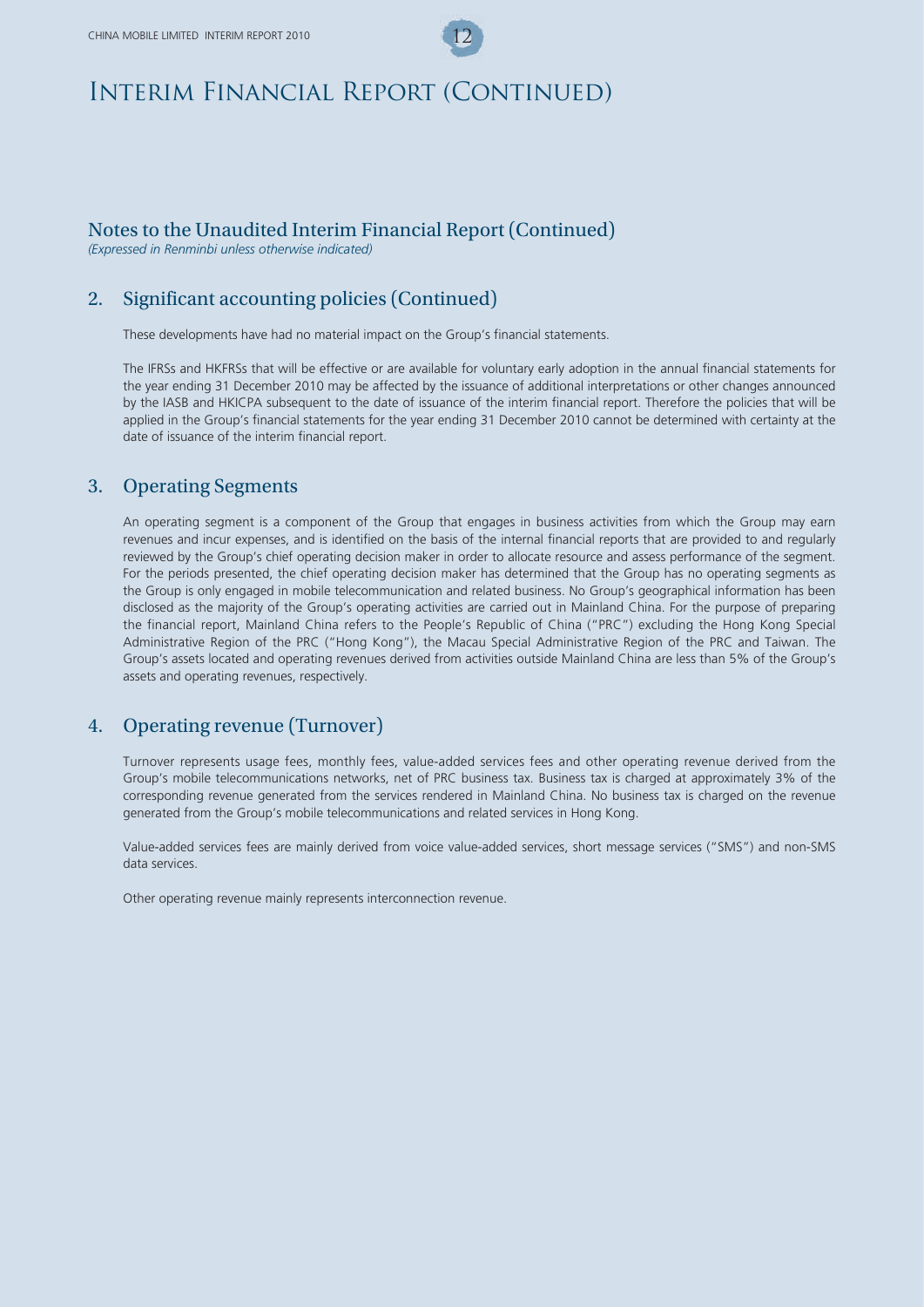## Notes to the Unaudited Interim Financial Report (Continued)

*(Expressed in Renminbi unless otherwise indicated)*

## 5. Profit before taxation

Profit before taxation is arrived at after charging:

|                                                        | Six months ended 30 June |                    |
|--------------------------------------------------------|--------------------------|--------------------|
|                                                        | 2010                     | 2009               |
|                                                        | <b>RMB</b> million       | <b>RMB</b> million |
|                                                        |                          |                    |
| Impairment loss for doubtful accounts                  | 2,193                    | 2,475              |
| Amortization of other intangible assets                | 34                       | 23                 |
| Operating lease charges                                |                          |                    |
| -land and buildings                                    | 3,484                    | 3,162              |
| - leased lines                                         | 1,805                    | 1,409              |
| — others                                               | 1,191                    | 1,258              |
| Contributions to defined contribution retirement plans | 1,096                    | 945                |

### 6. Taxation

|                                                                                         | Six months ended 30 June |                    |
|-----------------------------------------------------------------------------------------|--------------------------|--------------------|
|                                                                                         | 2010                     | 2009               |
|                                                                                         | <b>RMB</b> million       | <b>RMB</b> million |
|                                                                                         |                          |                    |
| <b>Current tax</b>                                                                      |                          |                    |
| Provision for Hong Kong profits tax on the estimated assessable profits for the period  | 65                       | 49                 |
| Provision for PRC enterprise income tax on the estimated taxable profits for the period | 21,737                   | 21,126             |
|                                                                                         |                          |                    |
|                                                                                         | 21,802                   | 21,175             |
|                                                                                         |                          |                    |
| Deferred tax                                                                            |                          |                    |
| Origination and reversal of temporary differences                                       | (3,049)                  | (2,787)            |
|                                                                                         |                          |                    |
|                                                                                         | 18,753                   | 18,388             |

(i) The provision for Hong Kong profits tax is calculated at 16.5% of the assessable profits for the six months ended 30 June 2010 (for the six months ended 30 June 2009: 16.5%).

(ii) The provision for the PRC enterprise income tax is based on a statutory rate of 25% of the taxable profits determined in accordance with the relevant income tax rules and regulations of the PRC for the six months ended 30 June 2010, except for certain subsidiaries of the Company and certain operations of the subsidiaries located within special economic zones in the PRC, for which the applicable preferential tax rate was 20% and 22% respectively for 2009 and 2010 and will be increased to 24% and 25% for the years ending 31 December 2011 and 2012 onwards, respectively. Deferred tax of the Group is recognized based on tax rates that are expected to apply to the period when the asset is realized or the liability is settled.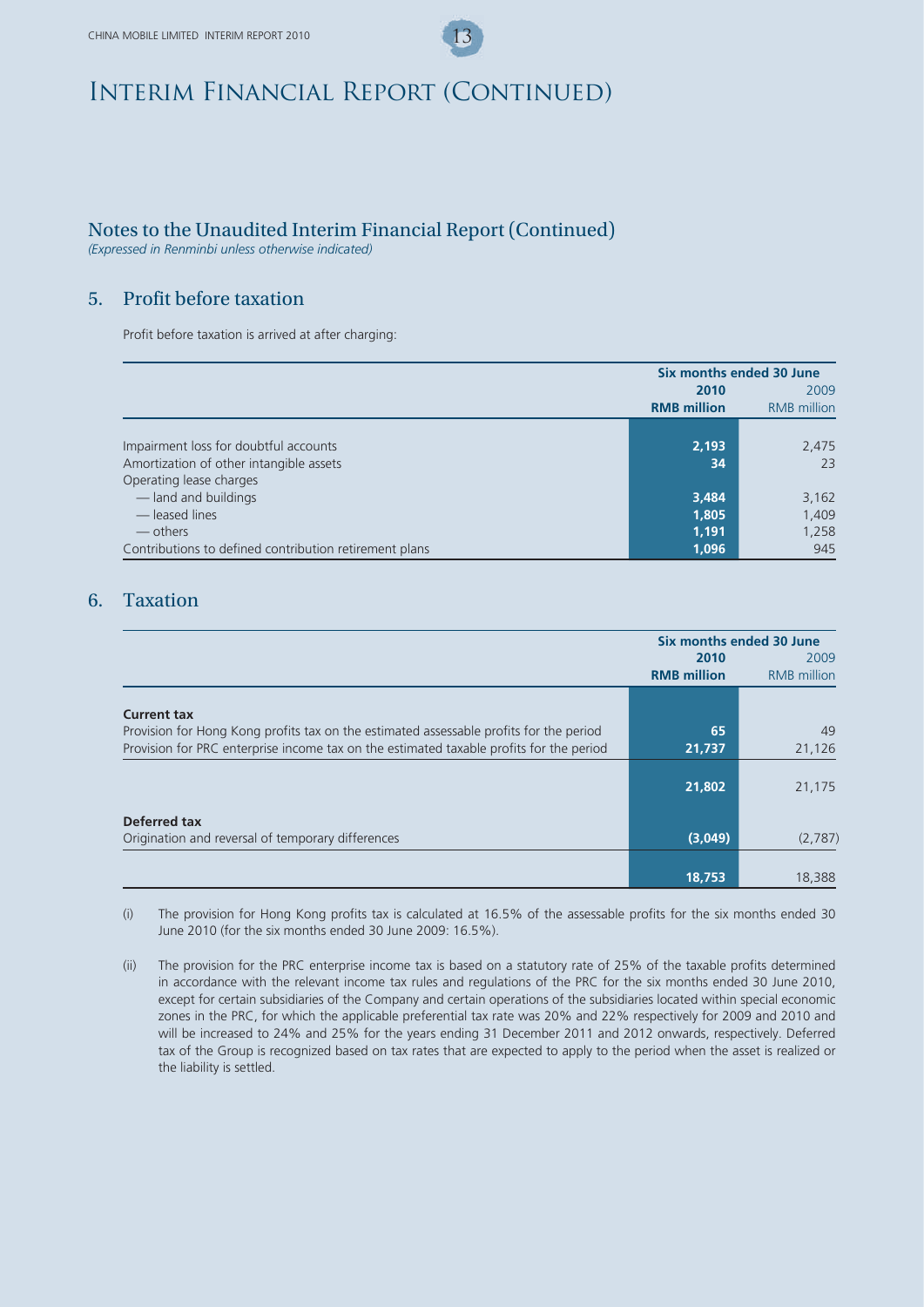## Notes to the Unaudited Interim Financial Report (Continued)

*(Expressed in Renminbi unless otherwise indicated)*

### 7. Dividends

### (a) Dividends attributable to the period

|                                                                                                                                         | Six months ended 30 June |                    |
|-----------------------------------------------------------------------------------------------------------------------------------------|--------------------------|--------------------|
|                                                                                                                                         | 2010                     | 2009               |
|                                                                                                                                         | <b>RMB</b> million       | <b>RMB</b> million |
| Ordinary interim dividend declared after the balance sheet date of HK\$1.417<br>(equivalent to approximately RMB1.236) (2009: HK\$1.346 |                          |                    |
| (equivalent to approximately RMB1.187)) per share                                                                                       | 24,802                   | 23,802             |

The ordinary interim dividend which is declared in Hong Kong dollar is translated into RMB at the rate HK\$1=RMB0.87239, being the rate announced by the State Administration of Foreign Exchange in the PRC on 30 June 2010. As the ordinary interim dividend is declared after the balance sheet date, such dividend is not recognized as liability as at 30 June 2010.

### (b) Dividends attributable to the previous financial year, approved and paid during the period

|                                                                                                                                                                                                                                         | Six months ended 30 June |                    |
|-----------------------------------------------------------------------------------------------------------------------------------------------------------------------------------------------------------------------------------------|--------------------------|--------------------|
|                                                                                                                                                                                                                                         | 2010                     | 2009               |
|                                                                                                                                                                                                                                         | <b>RMB</b> million       | <b>RMB</b> million |
| Ordinary final dividend in respect of the previous financial year, approved<br>and paid during the period, of HK\$1.458 (equivalent to approximately<br>RMB1.284) (2009: HK\$1.404 (equivalent to approximately RMB1.238))<br>per share | 25,651                   | 24.823             |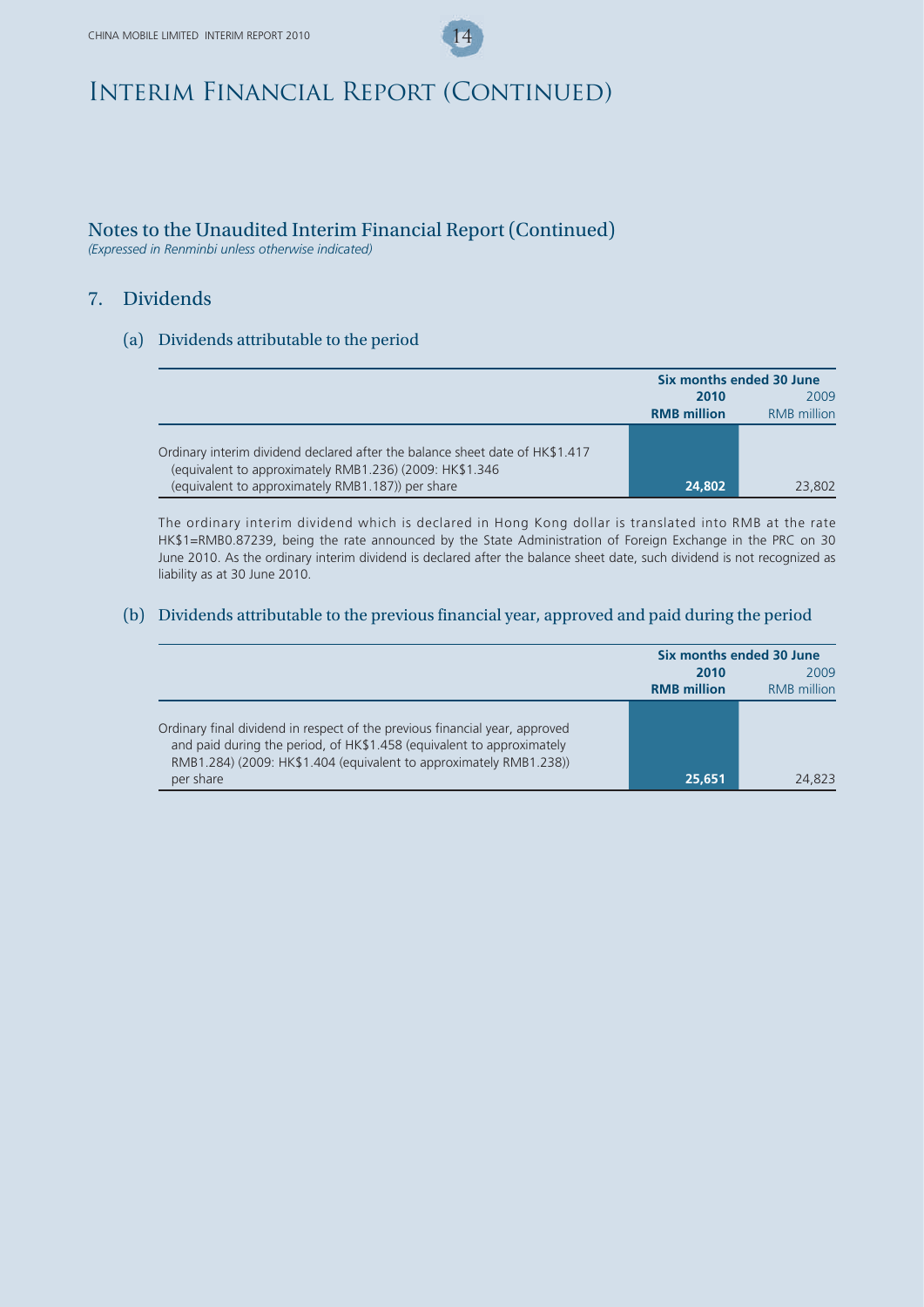### Notes to the Unaudited Interim Financial Report (Continued)

*(Expressed in Renminbi unless otherwise indicated)*

### 8. Earnings per share

#### (a) Basic earnings per share

The calculation of basic earnings per share for the six months ended 30 June 2010 is based on the profit attributable to equity shareholders of the Company of RMB57,643,000,000 (for the six months ended 30 June 2009: RMB55,329,000,000) and the weighted average number of 20,061,638,515 shares (for the six months ended 30 June 2009: 20,055,637,809 shares) in issue during the six months ended 30 June 2010.

#### (b) Diluted earnings per share

The calculation of diluted earnings per share for the six months ended 30 June 2010 is based on the profit attributable to equity shareholders of the Company of RMB57,643,000,000 (for the six months ended 30 June 2009: RMB55,329,000,000), and the weighted average number of 20,316,932,802 shares (for the six months ended 30 June 2009: 20,306,110,649 shares), calculated as follows:

#### **Weighted average number of shares (diluted)**

|                                                                                                                 | Six months ended 30 June |                |
|-----------------------------------------------------------------------------------------------------------------|--------------------------|----------------|
|                                                                                                                 | 2010                     | 2009           |
|                                                                                                                 | <b>Number</b>            | <b>Number</b>  |
|                                                                                                                 | of shares                | of shares      |
| Weighted average number of shares<br>Effect of deemed issue of ordinary shares under the Company's share option | 20,061,638,515           | 20,055,637,809 |
| scheme for nil consideration                                                                                    | 255,294,287              | 250,472,840    |
| Weighted average number of shares (diluted)                                                                     | 20,316,932,802           | 20,306,110,649 |

### 9. Property, plant and equipment and construction in progress

#### (a) Acquisition of property, plant and equipment and construction in progress

During the six months ended 30 June 2010, the Group acquired items of property, plant and equipment and construction in progress with a cost of RMB61,021,000,000 (for the six months ended 30 June 2009: RMB62,047,000,000).

### (b) Disposal/write off of property, plant and equipment

Property, plant and equipment with a net book value of RMB442,000 were disposed during the six months ended 30 June 2010 (for the six months ended 30 June 2009: RMB10,000,000), resulting in a gain on disposal of RMB1,000,000 (for the six months ended 30 June 2009: loss on disposal of RMB70,000).

Property, plant and equipment with a net book value of RMB1,069,000,000 were written off during the six months ended 30 June 2010 (for the six months ended 30 June 2009: RMB665,000,000).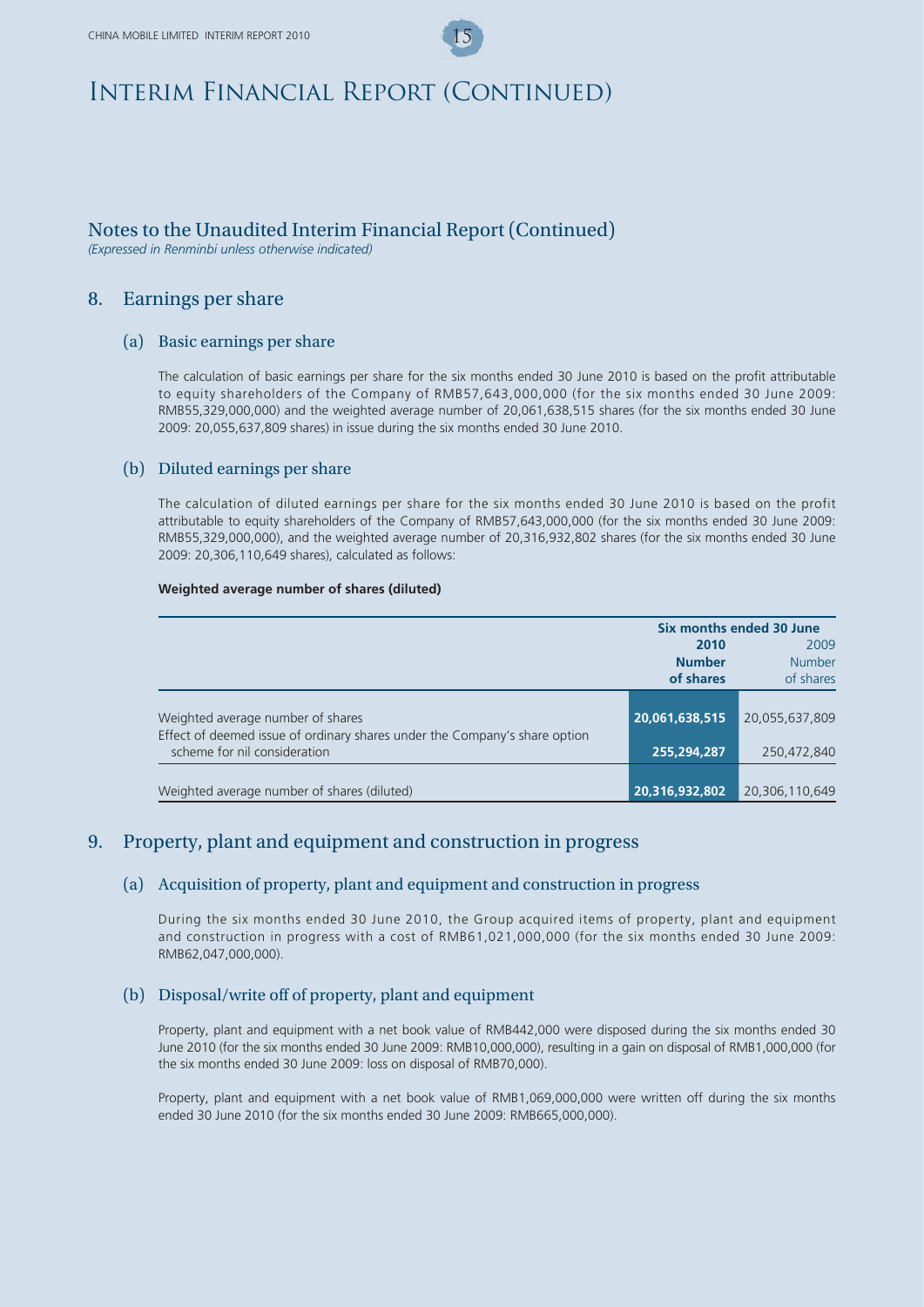### Notes to the Unaudited Interim Financial Report (Continued)

*(Expressed in Renminbi unless otherwise indicated)*

### 10. Accounts receivable

Ageing analysis of accounts receivable, net of impairment loss for doubtful accounts is as follows:

|                                                                                 | As at<br>30 June<br>2010<br><b>RMB</b> million | As at<br>31 December<br>2009<br><b>RMB</b> million |
|---------------------------------------------------------------------------------|------------------------------------------------|----------------------------------------------------|
| Due within 1 month                                                              | 4,753                                          | 4,275                                              |
| Due after 1 month but within 2 months<br>Due after 2 months but within 3 months | 1,162<br>649                                   | 1,012<br>673                                       |
| Due after 3 months                                                              | 448                                            | 445                                                |
|                                                                                 | 7,012                                          | 6,405                                              |

Accounts receivable primarily comprise receivables from customers. Accounts receivable from customers are due for payment within one month from date of billing. Customers with balances that are overdue or exceed credit limits are required to settle all outstanding balances before any further phone calls can be made.

Accounts receivable are expected to be recovered within one year.

### 11. Other receivables, prepayments and other current assets

Other receivables are expected to be recovered within one year, which primarily comprise interest receivable from banks, utilities deposits and rental deposits.

Prepayments and other current assets include primarily construction prepayment and rental prepayment.

### 12. Amounts due from/to ultimate holding company

Amounts due from/to ultimate holding company are unsecured, non-interest bearing, repayable on demand and arose in the ordinary course of business.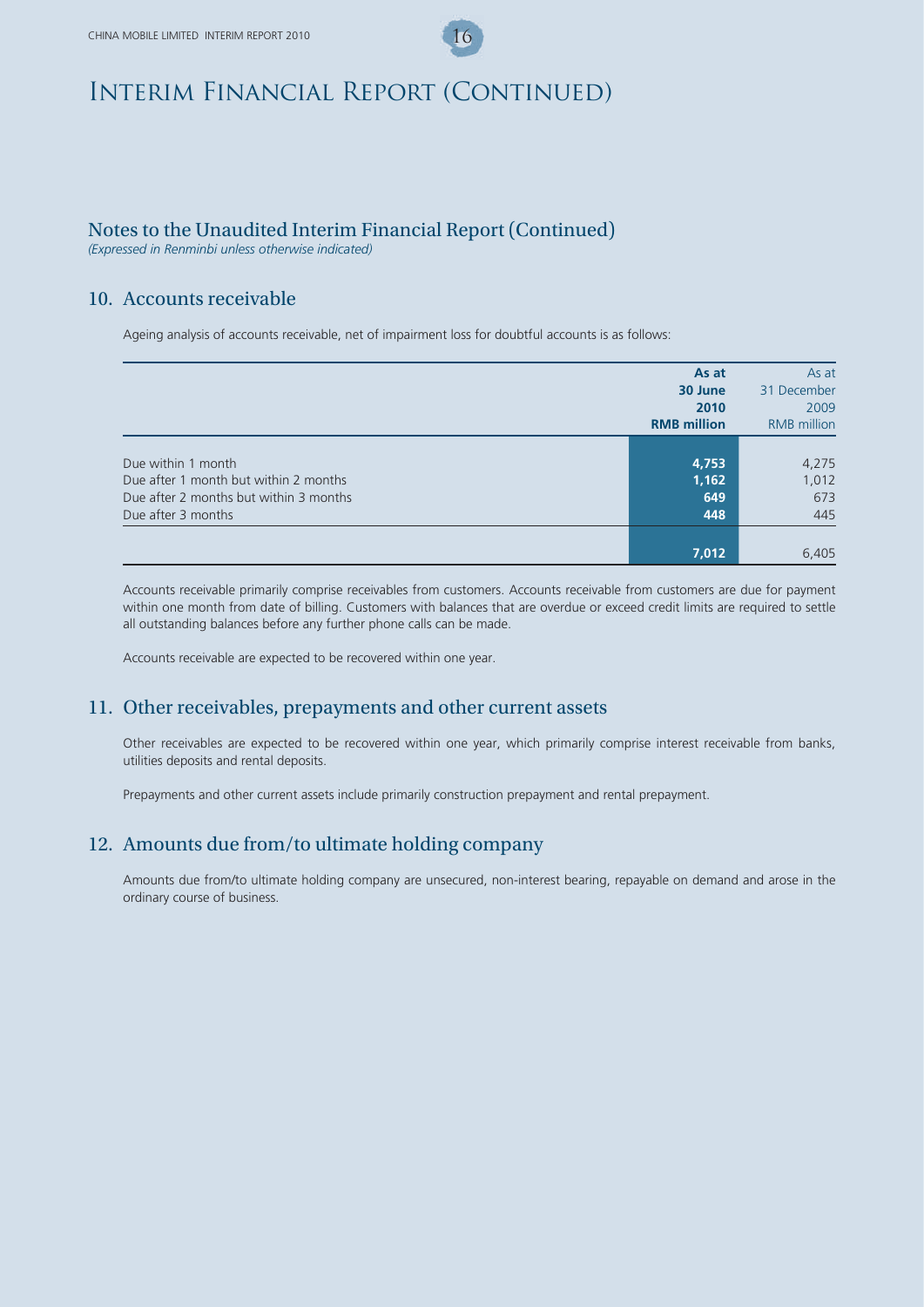## Notes to the Unaudited Interim Financial Report (Continued)

*(Expressed in Renminbi unless otherwise indicated)*

## 13. Cash and cash equivalents

|                                                                                          | As at              | As at              |
|------------------------------------------------------------------------------------------|--------------------|--------------------|
|                                                                                          | 30 June            | 31 December        |
|                                                                                          | 2010               | 2009               |
|                                                                                          | <b>RMB</b> million | <b>RMB</b> million |
| Deposits with banks within three months of original maturity<br>Cash at bank and in hand | 6,104<br>93,731    | 8,971<br>69,923    |
|                                                                                          | 99,835             | 78,894             |

## 14. Accounts payable

Accounts payable primarily include payables for network expansion projects expenditure, maintenance and interconnection expenses.

The ageing analysis of accounts payable is as follows:

|                                                                                                                                                                                                         | As at<br>30 June<br>2010<br><b>RMB</b> million | As at<br>31 December<br>2009<br><b>RMB</b> million |
|---------------------------------------------------------------------------------------------------------------------------------------------------------------------------------------------------------|------------------------------------------------|----------------------------------------------------|
|                                                                                                                                                                                                         |                                                |                                                    |
| Due within 1 month or on demand<br>Due after 1 month but within 3 months<br>Due after 3 months but within 6 months<br>Due after 6 months but within 9 months<br>Due after 9 months but within 12 months | 88,444<br>6,387<br>3.715<br>2,813<br>5,087     | 72,883<br>8,965<br>6,420<br>3,691<br>4,026         |
|                                                                                                                                                                                                         | 106,446                                        | 95,985                                             |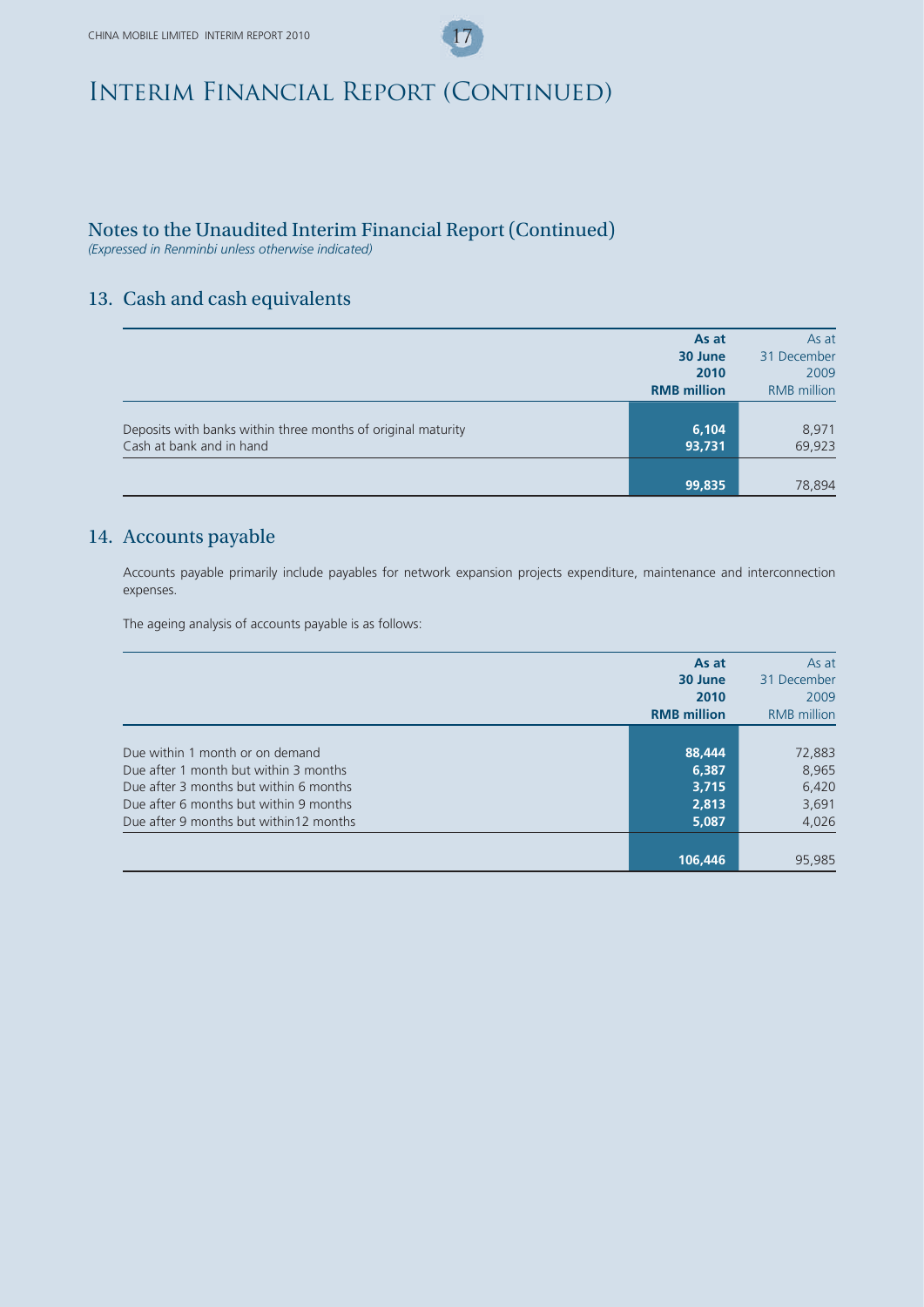### Notes to the Unaudited Interim Financial Report (Continued)

*(Expressed in Renminbi unless otherwise indicated)*

## 15. Interest-bearing borrowings

|                                |             | As at 30 June 2010 |                    |                    |                    | As at 31 December 2009 |                    |
|--------------------------------|-------------|--------------------|--------------------|--------------------|--------------------|------------------------|--------------------|
|                                |             | <b>Current</b>     | <b>Non-current</b> |                    | Current            | Non-current            |                    |
|                                |             | <b>liabilities</b> | <b>liabilities</b> | <b>Total</b>       | liabilities        | <b>liabilities</b>     | Total              |
|                                | <b>Note</b> | <b>RMB</b> million | <b>RMB</b> million | <b>RMB</b> million | <b>RMB</b> million | <b>RMB</b> million     | <b>RMB</b> million |
|                                |             |                    |                    |                    |                    |                        |                    |
| <b>Bonds</b>                   | (i)         | 4.959              | 4.981              | 9,940              |                    | 9,918                  | 9,918              |
| Deferred consideration payable | (ii)        | $\sim$             | 23,633             | 23,633             | –                  | 23,633                 | 23,633             |
|                                |             |                    |                    |                    |                    |                        |                    |
|                                |             | 4.959              | 28,614             | 33,573             |                    | 33,551                 | 33,551             |

All of the above interest-bearing borrowings are unsecured, and the non-current portion is not expected to be settled within one year.

(i) As at 30 June 2010, the bonds represent the balance of ten-year guaranteed bonds ("Ten-year Bonds") and fifteenyear guaranteed bonds ("Fifteen-year Bonds"), with a principal amount of RMB5,000,000,000 and RMB5,000,000,000 respectively, at an issue price equal to the face value of the bonds.

The Ten-year Bonds bear interest at a floating rate, adjusted annually from the first day of each interest payable year and payable annually. The bonds, redeemable at 100% of the principal amount, will mature on 18 June 2011 and the interest will be accrued up to 17 June 2011.

The Fifteen-year Bonds bear interest at the rate of 4.5% per annum and payable annually. The bonds, redeemable at 100% of the principal amount, will mature on 28 October 2017 and the interest will be accrued up to 27 October 2017.

The Company has issued a joint and irrevocable guarantee (the "Guarantee") for the performance of the bonds. China Mobile Communications Corporation ("CMCC"), the ultimate holding company, has also issued a further guarantee in relation to the performance by the Company of its obligations under the Guarantee.

(ii) As at 30 June 2010, the deferred consideration payable represents the balance of the deferred consideration of RMB9,976,000,000 and RMB13,657,000,000 payable to immediate holding company in respect of the acquisitions of subsidiaries in 2002 and 2004, respectively.

The deferred consideration payable is unsecured and bears interest at the rate of two-year US dollar LIBOR swap rate per annum (for the six months ended 30 June 2010: 3.238% to 3.331% per annum; for the six months ended 30 June 2009: 3.238% to 3.331% per annum). The balances are subordinated to other senior debts owed by the Company from time to time. The Company may make early payment of all or part of the balances at any time before the repayment date without penalty. The balances in respect of the acquisitions of subsidiaries in 2002 and 2004 are due on 1 July 2017 and 2019, respectively.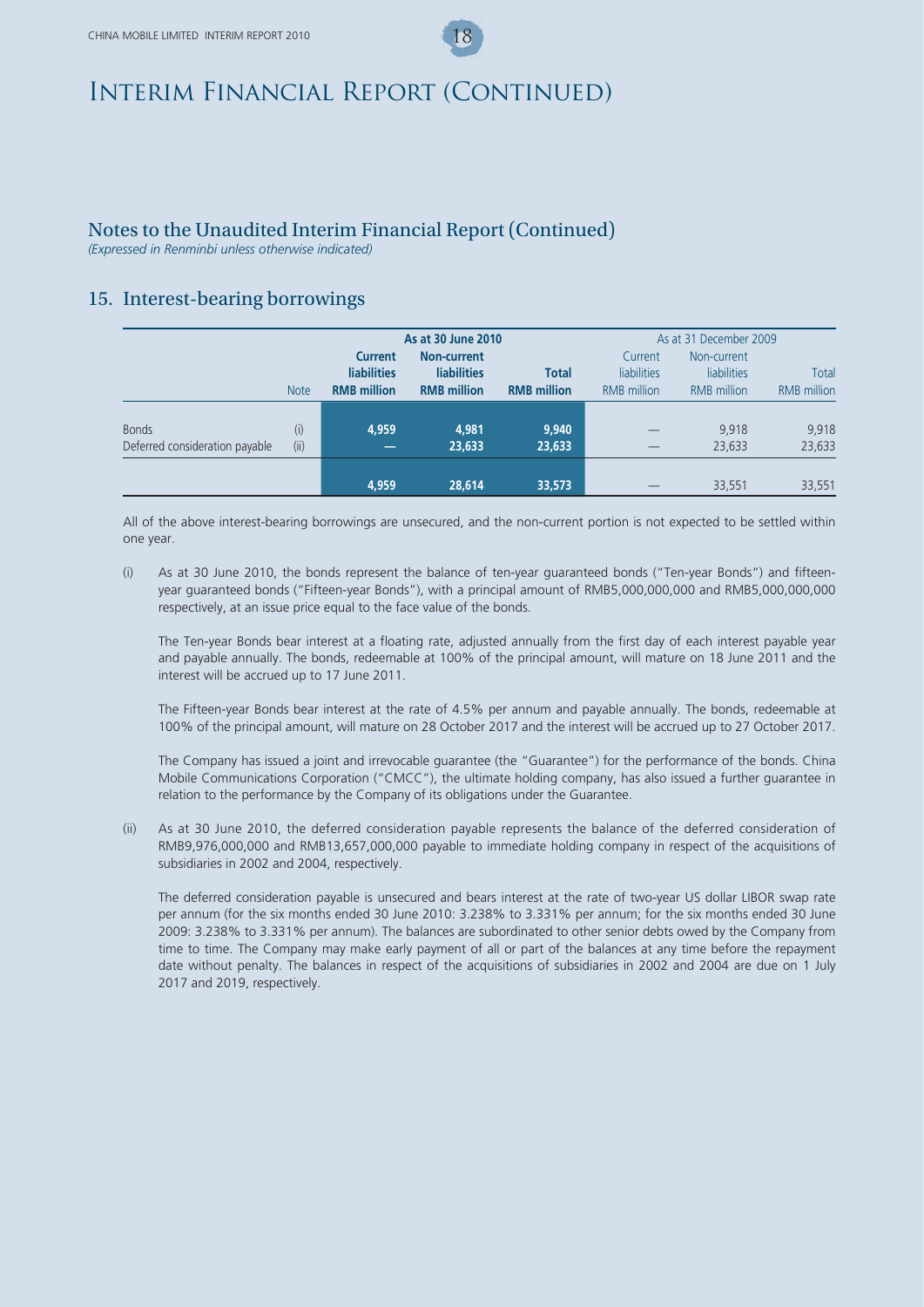## Notes to the Unaudited Interim Financial Report (Continued)

*(Expressed in Renminbi unless otherwise indicated)*

## 16. Share capital

Issued and fully paid:

|                                                                 | <b>Number of</b><br>shares  | <b>HKS million</b> | <b>Equivalent</b><br><b>RMB</b> million |
|-----------------------------------------------------------------|-----------------------------|--------------------|-----------------------------------------|
| As at 1 January 2010<br>Shares issued under share option scheme | 20,060,853,651<br>1,755,935 | 2.006              | 2,139                                   |
| As at 30 June 2010                                              | 20,062,609,586              | 2.006              | 2,139                                   |

As at 30 June 2010, the outstanding options were as follows:

|                                     | <b>Number of</b><br><b>instruments</b> | <b>Vesting conditions</b>                                                                                               | <b>Contractual</b><br>life of options |
|-------------------------------------|----------------------------------------|-------------------------------------------------------------------------------------------------------------------------|---------------------------------------|
| <b>Options granted to directors</b> |                                        |                                                                                                                         |                                       |
| - on 3 July 2002                    | 7,000                                  | 50% two years from the date of grant,<br>50% five years from the date of grant                                          | 10 years                              |
| - on 28 October 2004                | 744,175                                | 40% one year from the date of grant,<br>30% two years from the date of grant,<br>30% three years from the date of grant | 10 years                              |
| - on 21 December 2004               | 475,000                                | 40% one year from the date of grant,<br>30% two years from the date of grant,<br>30% three years from the date of grant | 10 years                              |
| on 8 November 2005 -                | 5,685,500                              | 40% one year from the date of grant,<br>30% two years from the date of grant,<br>30% three years from the date of grant | 10 years                              |
| Options granted to other employees  |                                        |                                                                                                                         |                                       |
| - on 3 July 2002                    | 32,121,579                             | 50% two years from the date of grant,<br>50% five years from the date of grant                                          | 10 years                              |
| - on 28 October 2004                | 119,297,579                            | 40% one year from the date of grant,<br>30% two years from the date of grant,<br>30% three years from the date of grant | 10 years                              |
| - on 8 November 2005                | 267,488,300                            | 40% one year from the date of grant,<br>30% two years from the date of grant,<br>30% three years from the date of grant | 10 years                              |
| Total share options                 | 425,819,133                            |                                                                                                                         |                                       |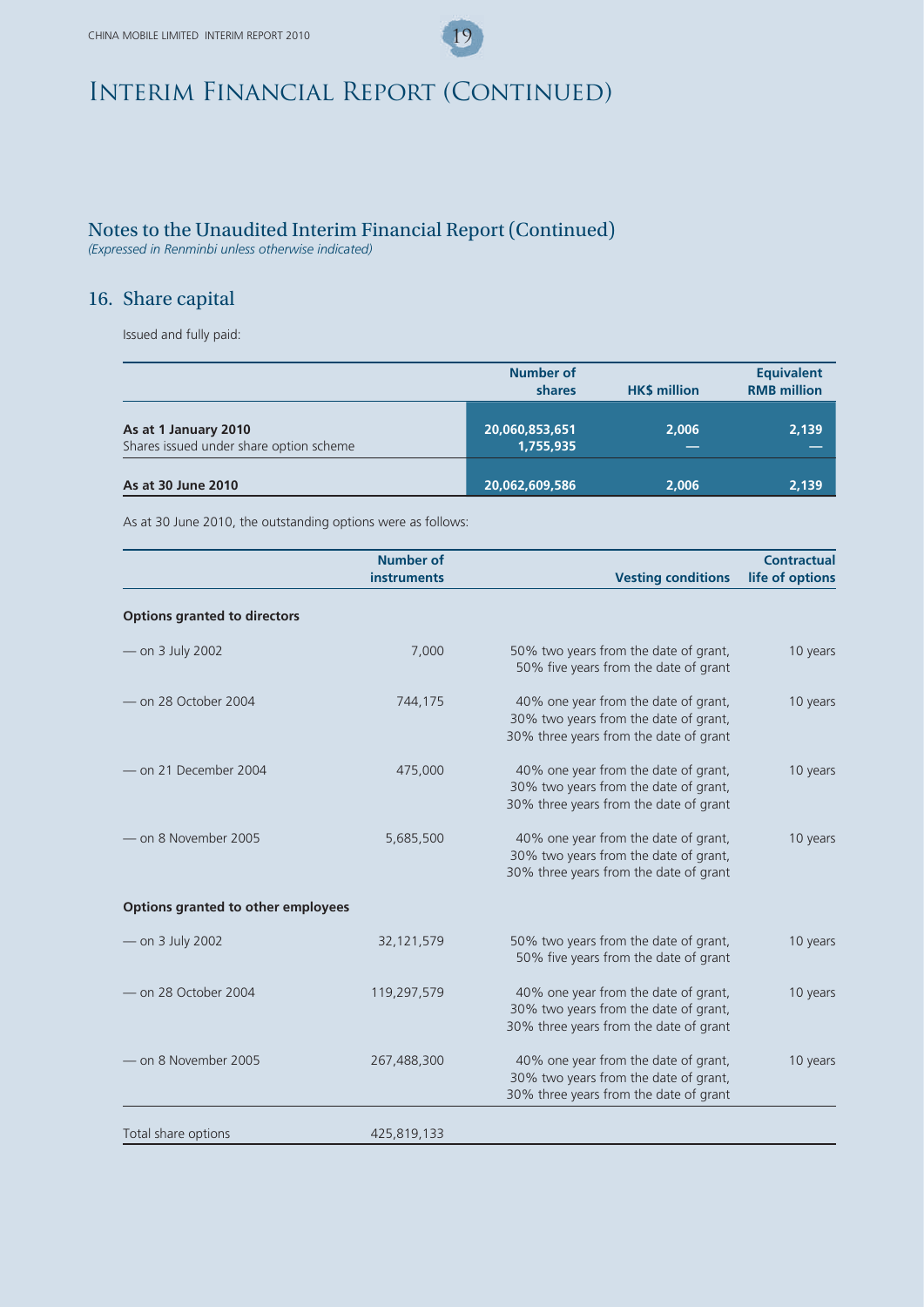## Notes to the Unaudited Interim Financial Report (Continued)

*(Expressed in Renminbi unless otherwise indicated)*

## 16. Share capital (Continued)

No share options were granted to the directors of the Company and employees of the Group or lapsed during the six months ended 30 June 2009 and 2010.

During the six months ended 30 June 2010, the employees of the Group exercised options to subscribe for 1,755,935 ordinary shares of the Company. The directors of the Company did not exercise any share options during the six months ended 30 June 2010.

#### Details of share options exercised during the period

| <b>Grant date</b> | <b>Exercise price</b> | <b>Weighted average</b><br>closing price per<br>share of the share<br>options exercised | <b>Proceeds</b><br>received | Number of<br>shares involved<br>in the options |
|-------------------|-----------------------|-----------------------------------------------------------------------------------------|-----------------------------|------------------------------------------------|
| 3 July 2002       | HK\$22.85             | HK\$77.52                                                                               | HK\$30,398,041              | 1,330,330                                      |
| 28 October 2004   | HK\$22.75             | HK\$77.33                                                                               | HK\$8,158,719               | 358,625                                        |
| 8 November 2005   | HK\$34.87             | HK\$77.27                                                                               | HK\$2,335,593               | 66,980                                         |
|                   |                       |                                                                                         |                             | 1,755,935                                      |

### 17. Related party transactions

#### (a) Transactions with CMCC Group

The following is a summary of principal related party transactions entered into by the Group with CMCC and its subsidiaries, excluding the Group, (the "CMCC Group"), for the six months ended 30 June 2009 and 2010.

|                                                  | Six months ended 30 June |                    |                    |
|--------------------------------------------------|--------------------------|--------------------|--------------------|
|                                                  |                          | 2010               | 2009               |
|                                                  | <b>Note</b>              | <b>RMB</b> million | <b>RMB</b> million |
|                                                  |                          |                    |                    |
| Property leasing and management services charges | (i)                      | 439                | 563                |
| Telecommunications services charges              | (ii)                     | 876                | 1.029              |
| Interest paid/payable                            | (iii)                    | 384                | 362                |
| Interconnection revenue                          | (iv)                     | 161                | 193                |
| Interconnection charges                          | (iv)                     | 215                | 215                |
| Leased line charges                              | (iv)                     | 29                 | 10                 |
| Network capacity leasing charge paid/payable     | (v)                      | 282                | 53                 |
| Sales channel utilizing fee received/receivable  | (vi)                     | 12                 |                    |
| Sales channel utilizing charge paid/payable      | (vi)                     | 331                |                    |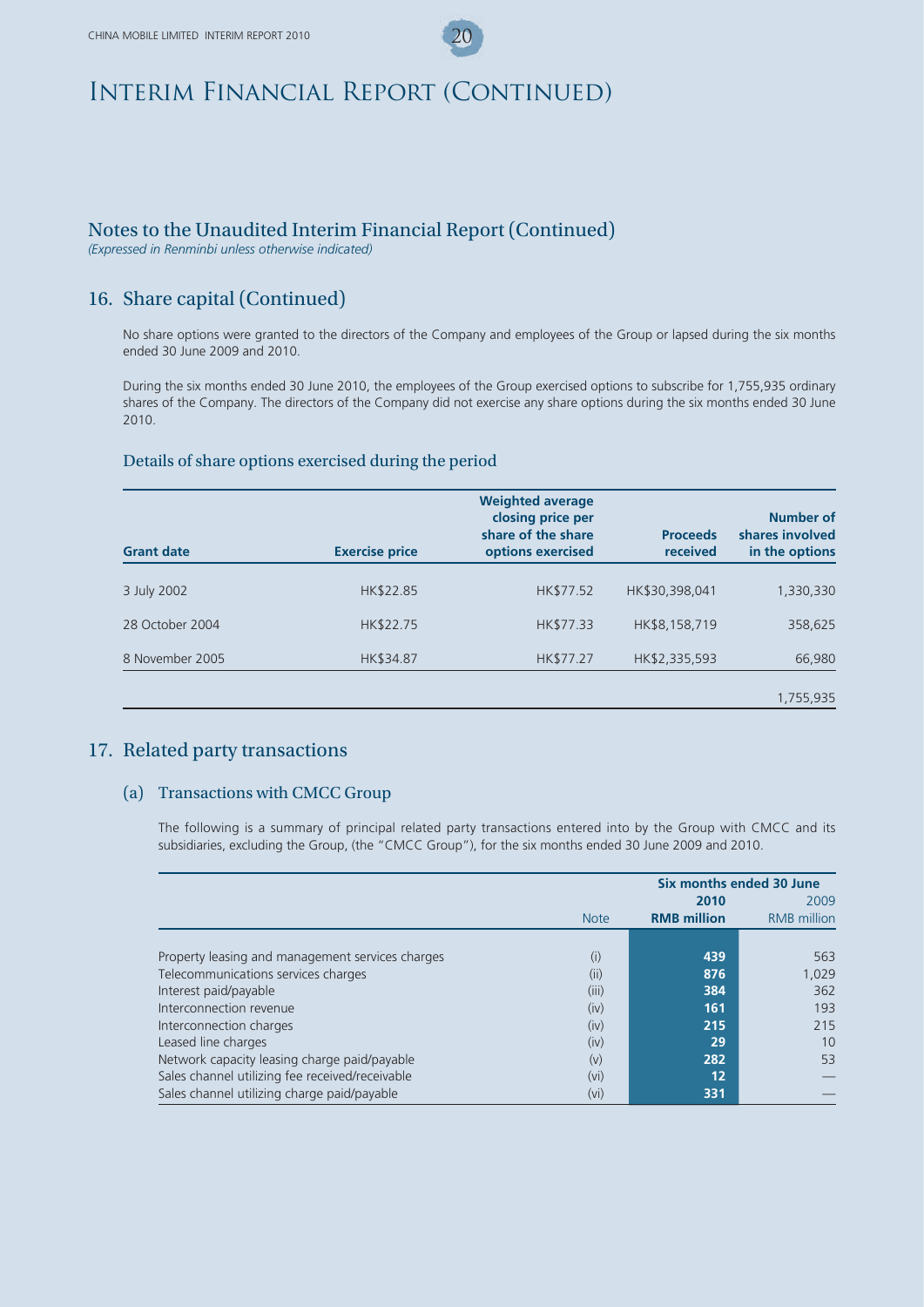### Notes to the Unaudited Interim Financial Report (Continued)

*(Expressed in Renminbi unless otherwise indicated)*

### 17. Related party transactions (Continued)

### (a) Transactions with CMCC Group (Continued)

*Notes:*

- *(i) Property leasing and management services charges represent the rental and property management fees paid/payable to the CMCC Group in respect of business premises and offices, retail outlets and warehouses.*
- *(ii) Telecommunications services charges represent the amounts paid/payable to CMCC Group for the telecommunications project planning, design and construction services, telecommunications line and pipeline construction services, and telecommunications line maintenance services.*
- *(iii) Interest paid/payable represents the interest paid/payable to China Mobile Hong Kong (BVI) Limited, the Company's immediate holding company, in respect of the balance of purchase consideration for acquisitions of subsidiaries.*
- *(iv) The amounts represent settlement received/receivable from or paid/payable to China TieTong Telecommunications Corporation, a wholly-owned subsidiary of CMCC, in respect of interconnection settlement and lease line charges.*
- *(v) The amount represents leasing fees paid/payable to CMCC Group in respect of leasing of TD-SCDMA network capacity.*
- *(vi) The amounts represent the sales channel settlement received/receivable from or paid/payable to CMCC Group for utilizing the existing sales channels and resources, such as sales outlets, internet sales network, etc..*

#### (b) Transactions with other state-controlled entities in the PRC

Apart from transactions with the CMCC Group (note 17(a)), the Group, a state-controlled enterprise, conducts certain business activities with enterprises directly or indirectly owned or controlled by the PRC government and governmental authorities and agencies (collectively referred to as "state-controlled entities") in the ordinary course of business. These transactions primarily include providing telecommunication services, rendering and receiving services, sales and purchase of goods and deposits with financial institutions, are carried out at terms similar to those that would be entered into with non-state-controlled entities and have been reflected in the financial statements. These transactions are conducted and settled in accordance with rules and regulations stipulated by related authorities of the PRC Government.

Set out below are the principal transactions and balances with state-controlled telecommunications operators and statecontrolled financial institutions in the PRC:

#### **(i) Principal transactions with state-controlled telecommunications operators in the PRC:**

|                         | Six months ended 30 June |                    |
|-------------------------|--------------------------|--------------------|
|                         | 2009<br>2010             |                    |
|                         | <b>RMB million</b>       | <b>RMB</b> million |
|                         |                          |                    |
| Interconnection revenue | 8,131                    | 7,010              |
| Interconnection charges | 9,681                    | 9,307              |
| Leased line charges     | 1,060                    | 1,110              |

#### **(ii) Principal balances with state-controlled telecommunications operators in the PRC:**

|                                           | As at              | As at              |
|-------------------------------------------|--------------------|--------------------|
|                                           | 30 June            | 31 December        |
|                                           | 2010               | 2009               |
|                                           | <b>RMB</b> million | <b>RMB</b> million |
|                                           |                    |                    |
| Accounts receivable and other receivables | 788                | 580                |
| Accounts payable and other payables       | 1,193              | 964                |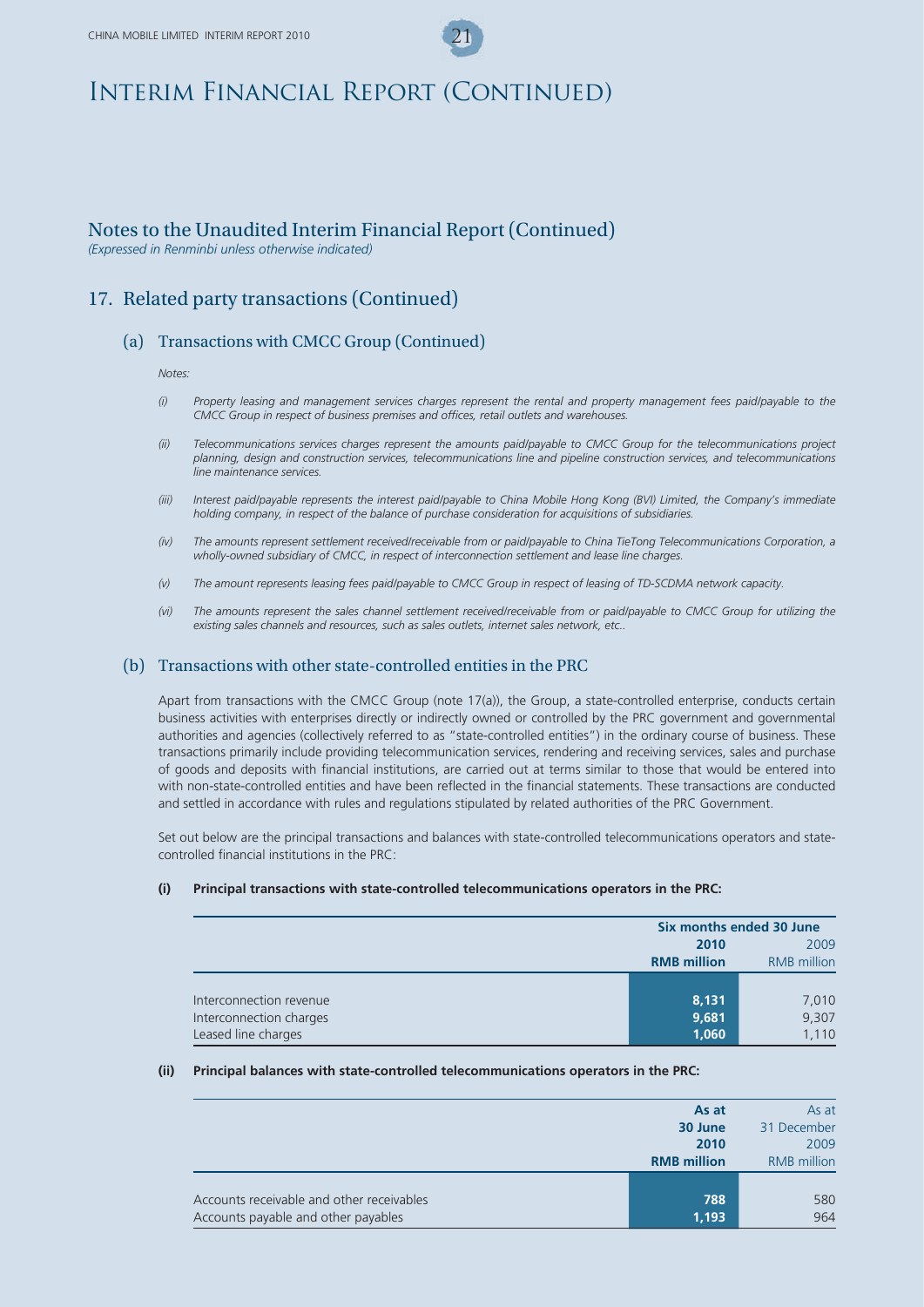## Notes to the Unaudited Interim Financial Report (Continued)

*(Expressed in Renminbi unless otherwise indicated)*

## 17. Related party transactions (Continued)

#### (b) Transactions with other state-controlled entities in the PRC (Continued)

#### **(iii) Principal transactions with state-controlled financial institutions in the PRC:**

|                 | Six months ended 30 June |                    |
|-----------------|--------------------------|--------------------|
|                 | 2009<br>2010             |                    |
|                 | <b>RMB</b> million       | <b>RMB</b> million |
|                 |                          |                    |
| Interest income | 2,610                    | 3,115              |

#### **(iv) Principal balances with state-controlled financial institutions in the PRC:**

|                           | As at              | As at              |
|---------------------------|--------------------|--------------------|
|                           | 30 June            | 31 December        |
|                           | 2010               | 2009               |
|                           | <b>RMB</b> million | <b>RMB</b> million |
|                           |                    |                    |
| Deposits with banks       | 216,787            | 183,602            |
| Cash and cash equivalents | 94,755             | 72,085             |

### 18. Commitments

#### (a) Capital commitments

The Group had capital commitments as follows:

|                                                        | As at              | As at              |
|--------------------------------------------------------|--------------------|--------------------|
|                                                        | 30 June            | 31 December        |
|                                                        | 2010               | 2009               |
|                                                        | <b>RMB million</b> | <b>RMB</b> million |
|                                                        |                    |                    |
| Commitments in respect of land and buildings           |                    |                    |
| - authorized and contracted for                        | 4,352              | 5,160              |
| - authorized but not contracted for                    | 12,519             | 20,494             |
|                                                        |                    |                    |
|                                                        | 16,871             | 25,654             |
|                                                        |                    |                    |
| Commitments in respect of telecommunications equipment |                    |                    |
| - authorized and contracted for                        | 15,033             | 15,663             |
| - authorized but not contracted for                    | 51,687             | 61,919             |
|                                                        |                    |                    |
|                                                        | 66,720             | 77,582             |
|                                                        |                    |                    |
| Total commitments                                      |                    |                    |
| - authorized and contracted for                        | 19,385             | 20,823             |
| - authorized but not contracted for                    | 64,206             | 82,413             |
|                                                        |                    |                    |
|                                                        | 83,591             | 103,236            |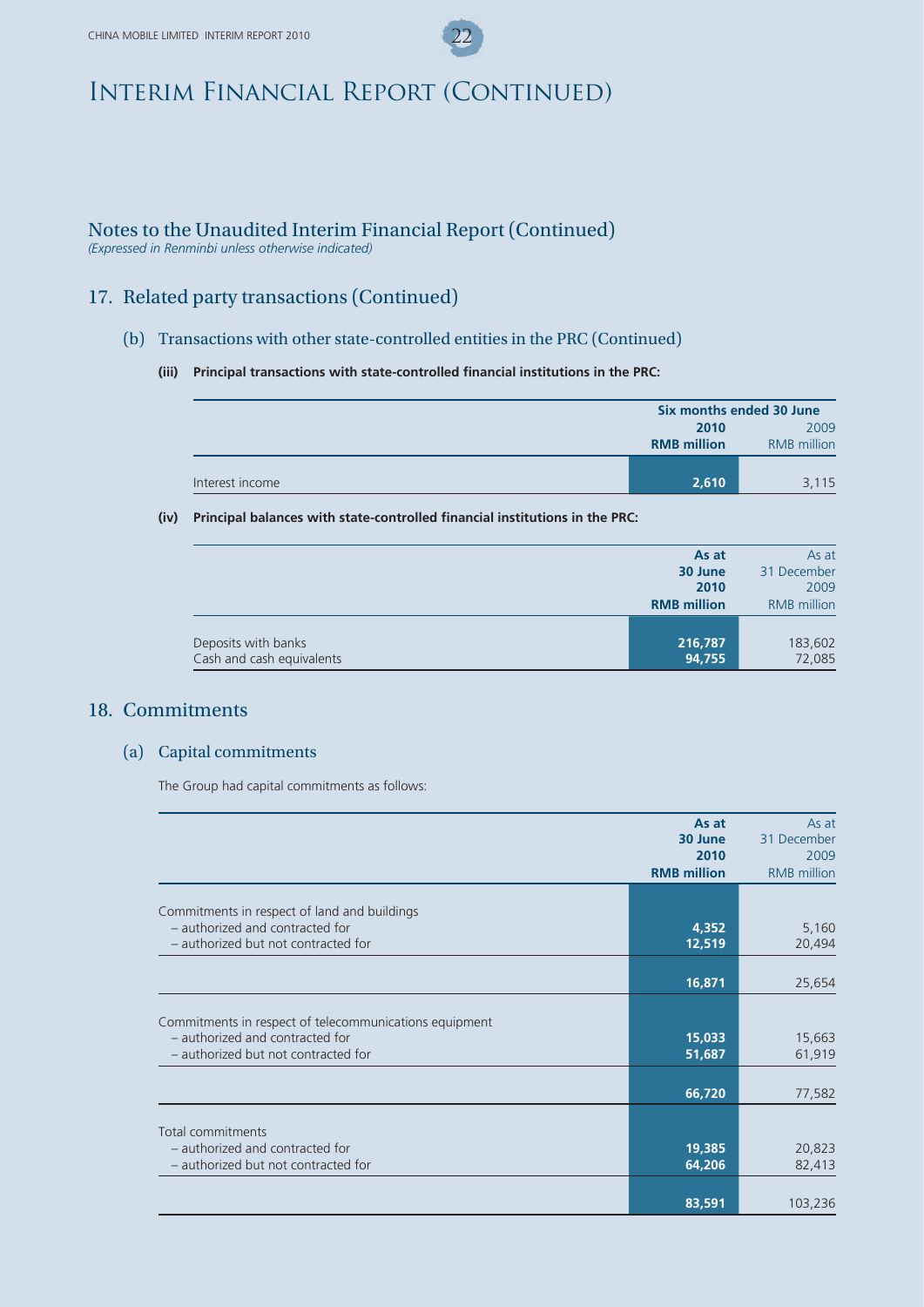## Notes to the Unaudited Interim Financial Report (Continued)

*(Expressed in Renminbi unless otherwise indicated)*

## 18. Commitments (Continued)

#### (b) Operating lease commitments

The total future minimum lease payments under non-cancellable operating leases are payable as follows:

|                                      | Land<br>and buildings<br><b>RMB million</b> | <b>Leased lines</b><br><b>RMB million</b> | <b>Others</b><br><b>RMB million</b> | <b>Total</b><br><b>RMB</b> million |
|--------------------------------------|---------------------------------------------|-------------------------------------------|-------------------------------------|------------------------------------|
| As at 30 June 2010                   |                                             |                                           |                                     |                                    |
| Within one year                      | 4,457                                       | 1,021                                     | 609                                 | 6,087                              |
| After one year but within five years | 8,744                                       | 995                                       | 823                                 | 10,562                             |
| After five years                     | 2,917                                       | 168                                       | 199                                 | 3,284                              |
|                                      |                                             |                                           |                                     |                                    |
|                                      | 16,118                                      | 2,184                                     | 1,631                               | 19,933                             |
| As at 31 December 2009               |                                             |                                           |                                     |                                    |
| Within one year                      | 4,459                                       | 1,069                                     | 554                                 | 6,082                              |
| After one year but within five years | 8,809                                       | 1,429                                     | 541                                 | 10,779                             |
| After five years                     | 3,161                                       | 308                                       | 141                                 | 3,610                              |
|                                      |                                             |                                           |                                     |                                    |
|                                      | 16,429                                      | 2,806                                     | 1,236                               | 20,471                             |

### 19. Post balance sheet event and other event

#### (a) Post balance sheet event

After the balance sheet date the directors declared an ordinary interim dividend. Further details are disclosed in note 7(a).

#### (b) Other event

A wholly-owned subsidiary of the Company, China Mobile Group Guangdong Co., Ltd., entered into a share subscription agreement (the "Agreement") with Shanghai Pudong Development Bank Co., Ltd. on 10 March 2010. The information of the Agreement has been disclosed in the note 41, non-adjusting post balance sheet events, in the Group's financial statements for the year ended 31 December 2009. The transaction has not been completed by 30 June 2010.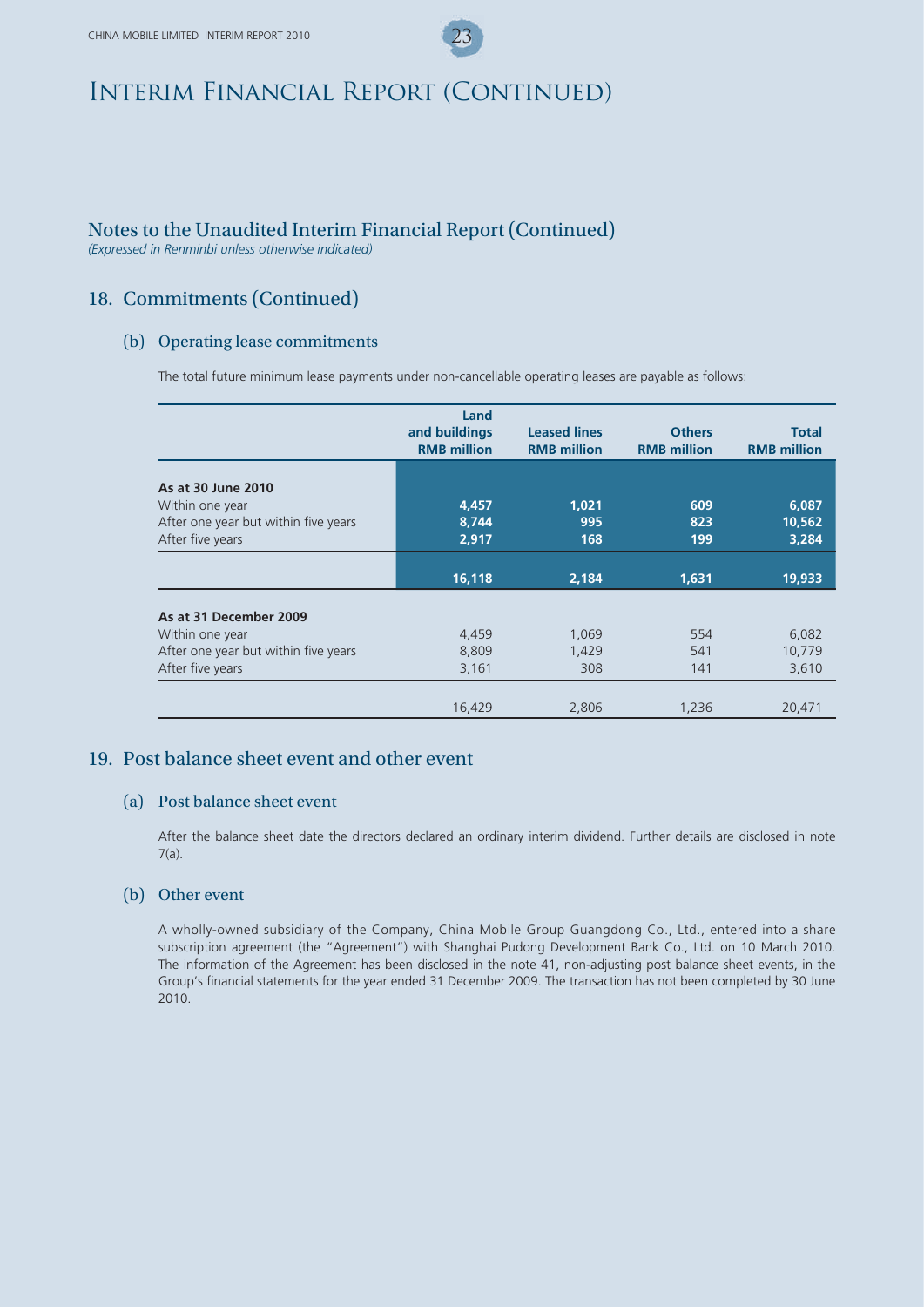## Notes to the Unaudited Interim Financial Report (Continued)

*(Expressed in Renminbi unless otherwise indicated)*

## 20. Possible impact of amendments, new standards and interpretations issued but not yet effective for the annual accounting period ending 31 December 2010

Up to the date of issue of the interim financial report, the IASB/HKICPA has issued a number of amendments, new standards and interpretations which are not yet effective for the accounting period ending 31 December 2010 and which have not been adopted in the interim financial report.

Of these developments, the following relate to matters that may be relevant to the Group's operations and financial statements:

|                                                  | <b>Effective for</b><br>accounting periods<br>beginning on or after |
|--------------------------------------------------|---------------------------------------------------------------------|
| Improvements to IFRSs/HKFRSs (2010)              | 1 January 2011                                                      |
| IAS/HKAS 24 (revised), Related Party Disclosures | 1 January 2011                                                      |
| IFRS/HKFRS 9, Financial Instruments              | 1 January 2013                                                      |

The Group is in the process of making an assessment of what the impact of these amendments, new standards and new interpretations is expected to be in the period of initial application. So far it has concluded that while the adoption of them may result in new or amended disclosures, it is unlikely to have a significant impact on the Group's results of operations and financial position.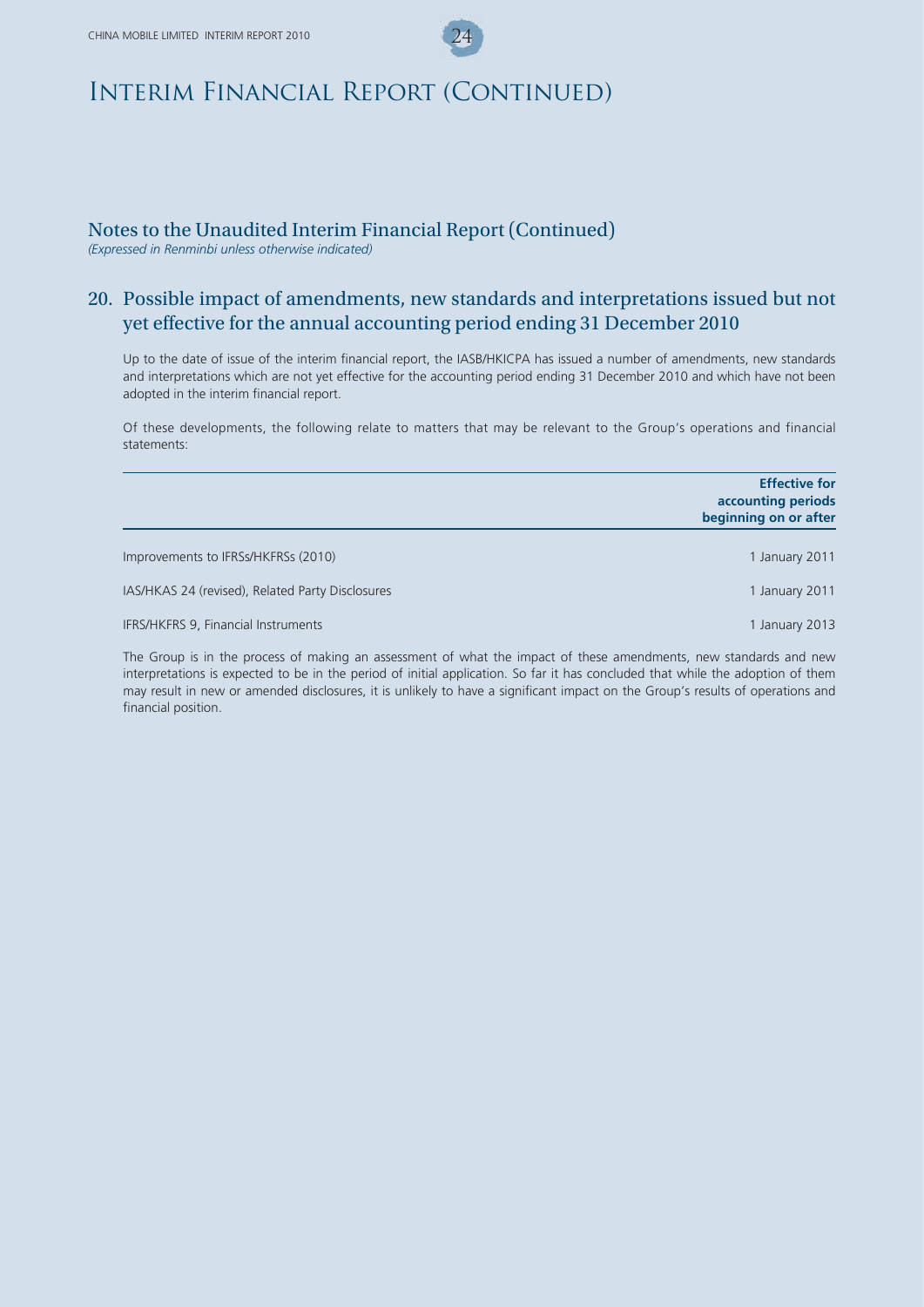# Independent Review Report



## **Independent review report to the Board of Directors of China Mobile Limited**

### **Introduction**

We have reviewed the interim financial report set out on pages 5 to 24 which comprises the consolidated balance sheet of China Mobile Limited as of 30 June 2010 and the related consolidated statement of comprehensive income, and consolidated statement of changes in equity and condensed consolidated cash flow statement for the six month period then ended and explanatory notes.

The Rules Governing the Listing of Securities on The Stock Exchange of Hong Kong Limited require the preparation of an interim financial report to be in compliance with the relevant provisions thereof, and to be in compliance with either International Accounting Standard 34 "Interim financial reporting" issued by the International Accounting Standards Board ("IAS 34") or Hong Kong Accounting Standard 34 "Interim financial reporting" issued by the Hong Kong Institute of Certified Public Accountants ("HKAS 34"), depending on whether the issuer's annual financial statements were prepared in accordance with International Financial Reporting Standards ("IFRSs") or Hong Kong Financial Reporting Standards ("HKFRSs") respectively. As the annual financial statements of China Mobile Limited are prepared in accordance with both IFRSs and HKFRSs, the directors are responsible for the preparation and presentation of the interim financial report in accordance with both IAS 34 and HKAS 34.

Our responsibility is to form a conclusion, based on our review, on the interim financial report and to report our conclusion solely to you, as a body, in accordance with our agreed terms of engagement, and for no other purpose. We do not assume responsibility towards or accept liability to any other person for the contents of this report.

### Scope of review

We conducted our review in accordance with Hong Kong Standard on Review Engagements 2410, "Review of interim financial information performed by the independent auditor of the entity" issued by the Hong Kong Institute of Certified Public Accountants. A review of the interim financial report consists of making enquiries, primarily of persons responsible for financial and accounting matters, and applying analytical and other review procedures. A review is substantially less in scope than an audit conducted in accordance with Hong Kong Standards on Auditing and consequently does not enable us to obtain assurance that we would become aware of all significant matters that might be identified in an audit. Accordingly we do not express an audit opinion.

## Conclusion

Based on our review, nothing has come to our attention that causes us to believe that the interim financial report as at 30 June 2010 is not prepared, in all material respects, in accordance with IAS 34 or HKAS 34.

**KPMG** *Certified Public Accountants*

8th Floor, Prince's Building 10 Chater Road Central, Hong Kong

19 August 2010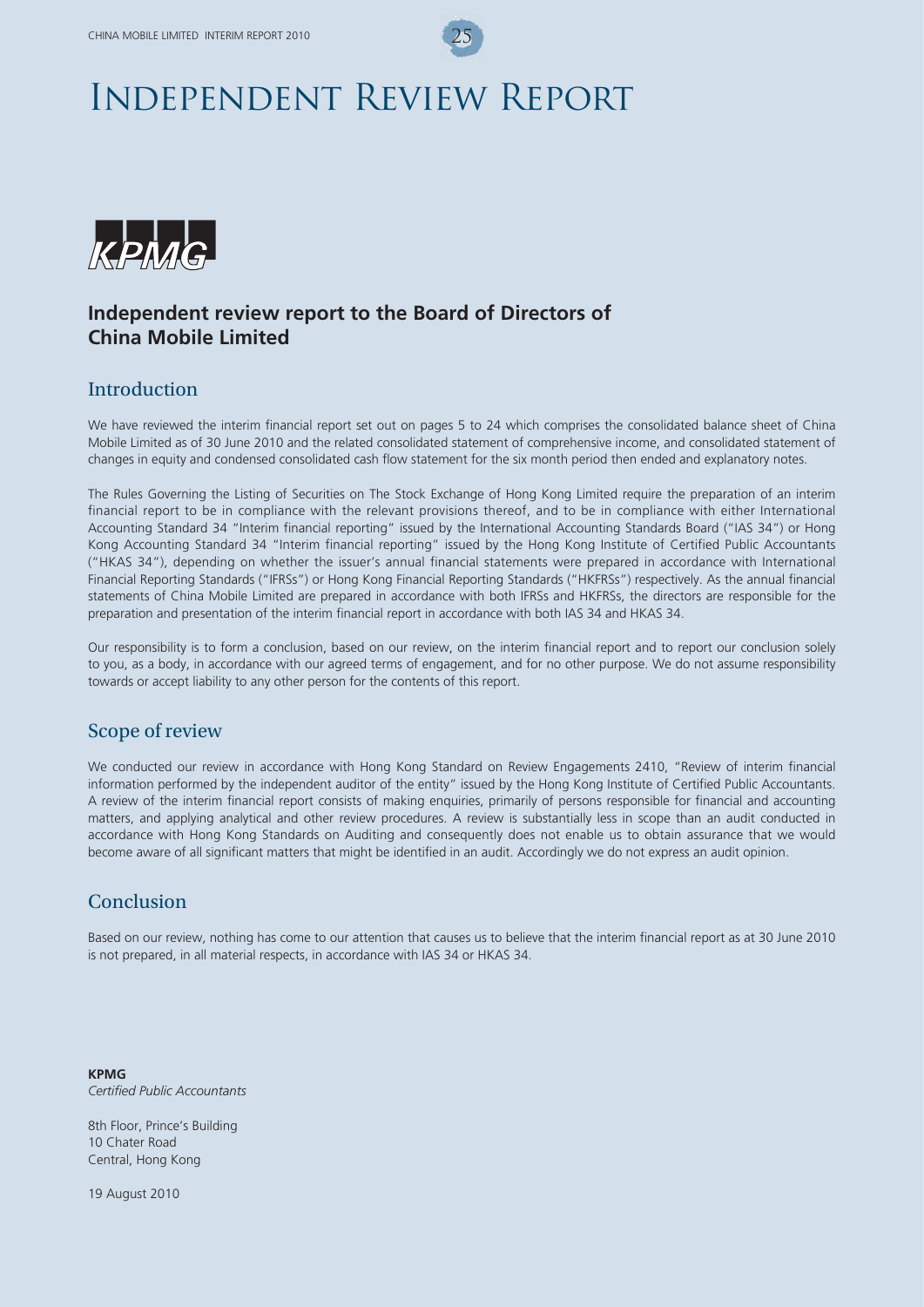# Discussion of Selected Items in the Interim Results

### 1. Capital expenditure

In the first half of 2010, the Group continued to pursue investment principle of "Scientific planning, Strict Management, Living within our means and Farsighted investment", focused on strengthening project management and optimized resource allocation to effectively support stable growth in our customers and voice usage volume. The Group's capital expenditure for the first half of 2010 was RMB61,504 million, representing 26.8% of operating revenue, which was mainly used for the construction of 2G/3G network, transmission facilities, business support system and infrastructure buildings and for the development of new technologies and new businesses. The capital expenditure was primarily financed by cash flow generated from operations. To ensure the investment effectiveness, the Group adopted a 2G/3G network integration strategy. During the first half of 2010, over 70% of the capital investment were compatible to 3G. The Group is committed to further strengthening network advantages, maintaining network quality, continuously pursuing rational investment and evaluating the cost-effectiveness of capital investment, with an aim to achieve low-cost, high-efficiency operation and to ensure favorable investment returns.

### 2. Operating expense

In the first half of 2010, while facing various challenges, such as the increasing mobile telecommunications penetration rate and changing competitive landscape, the Group grasped the opportunities brought about by the continuous recovery of the macro economy and adhered to the cost-effective resource allocation principle of forward planning, effective resource allocation, rational investment and refined management, further increased investments in sales promotion, customer service, channel construction and network optimization in order to support our stable business development, as well as to consolidate our global leadership position in respect of network, business and services. The Group's operating expenses for the first half of 2010 totaled RMB156,421 million, representing an increase of 9.5% over the same period of last year and accounting for 68.1% of operating revenue. With the continued growth of the business, the Company's advantages of economies of scale continued to be realized. This was reflected through the decline of average operating expenses per user per month and average operating expenses per minute of usage by 3.1% and 8.7%, respectively, despite the fact that there was an increase of 7.9%, 12.4% and 20.0% in operating revenue, number of customers and voice usage volume, respectively, over the same period of last year.

### 3. Strong cash flow and sound capital structure

The stable growth in business and revenue, refined cost control measures, highly-efficient capital expenditure management, and the continuous effect of economies of scale continue to generate strong cash flow for the Group. Free cash flow (net cash generated from operating activities after deduction of capital expenditure incurred) of the Group was RMB65,084 million for the six months ended 30 June 2010. As of 30 June 2010, the Group's total cash and bank balances were RMB317,424 million, of which 98.7%, 0.2% and 1.1% were denominated in RMB, U.S. dollar and Hong Kong dollar, respectively.

As of 30 June 2010, the Group's debt to capitalization ratio (with capitalization representing the sum of total debt and total shareholders' equity value) was approximately 6.1%. At the end of June 2010, the short-term and long-term borrowings of the Group totaled RMB34,771 million. The financial position of the Group continued to remain at a sound level. Of the total borrowings, 32.0% was in RMB (consisting principally of RMB bonds), and 68.0% was in U.S. dollar (consisting principally of the balances of the deferred consideration for the acquisitions of the eight and ten provincial telecommunications operators). Approximately 82.4% of the Group's borrowings were made at floating interest rates. The effective average interest rate of borrowings of the Group was approximately 3.68% in the first half of 2010, whereas the interest coverage multiple (ratio of profit before interest and tax to interest expenses) amounted to 120 times.

The Group will continue to pursue prudent financial principle, adhere to efficient financial risk management, strive to maintain a robust cash generating capability, adopt wise resource allocation, maintain a sound debt profile and level, as well as reinforce and develop favorable economic benefits, with a view to generating returns for its shareholders continuously.

### 4. Personnel expense

The Group continued to strengthen its highly-efficient personnel management and incentive mechanism, adhere to the peopleoriented principle and continuously enhance its human resource management. The Group has implemented a comprehensive budget management system and performance-based evaluation system, which helped to maintain its competitive advantage in terms of human resources while effectively controlling personnel expense. Personnel expense for the first half of 2010 was RMB11,128 million, representing 4.8% of the operating revenue, which remained the same compared to the same period of last year. The Group had a total of 153,098 employees as of 30 June 2010.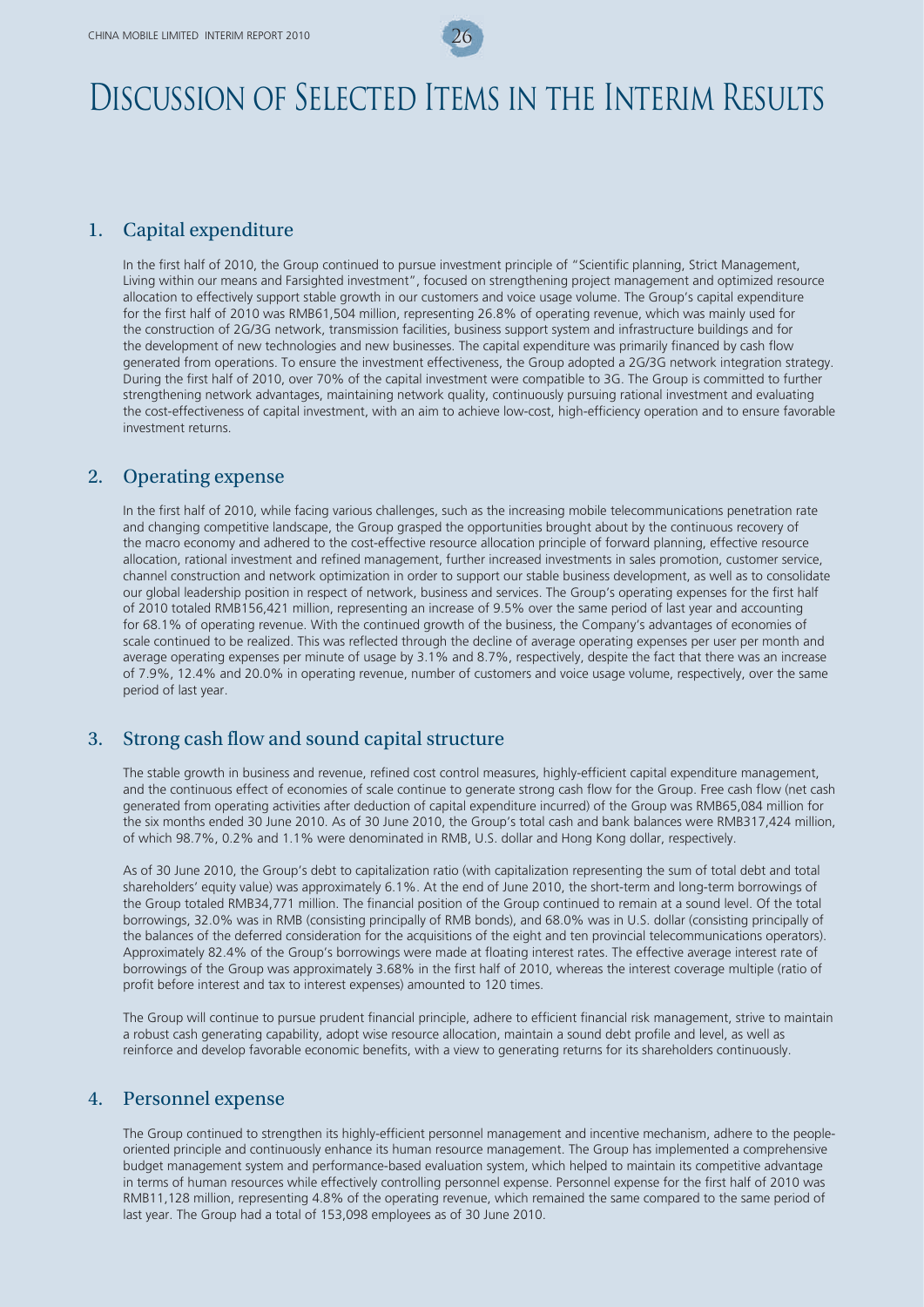# Other Information

## Directors' and chief executive's interests and short positions in shares, underlying shares and debentures

Certain directors of the Company personally hold options to subscribe for ordinary shares of the Company. Details of such options are disclosed under the paragraph "Directors', chief executive's and employees' rights to acquire shares" below. These share options were granted pursuant to the terms of the share option scheme adopted by the Company.

Apart from those disclosed herein, as at 30 June 2010, none of the directors nor the chief executive of the Company had any interests or short positions in any of the shares, underlying shares or debentures of the Company or any of its associated corporations (within the meaning of the Securities and Futures Ordinance ("**SFO**")) that is required to be recorded and kept in the register in accordance with section 352 of the SFO, any interests required to be notified to the Company and The Stock Exchange of Hong Kong Limited pursuant to the Model Code for Securities Transactions by Directors of Listed Issuers (the "**Model Code**").

## Directors', chief executive's and employees' rights to acquire shares

Apart from those disclosed below, at no time during the six months ended 30 June 2010 was the Company, any of its holding companies or subsidiaries, a party for any arrangement to enable the directors or chief executive of the Company or any of their spouses or children under eighteen years of age to acquire benefits by means of the acquisition of shares in or debentures of the Company or any other body corporate.

#### Share option scheme of the Company

During the six months ended 30 June 2010, no share options have been granted or cancelled under the share option scheme of the Company.

As at 30 June 2010, the directors and chief executive of the Company and employees of the Group had the following personal interests in options to subscribe for shares of the Company granted under the share option scheme of the Company (effective on 24 June 2002).

|                                               | No. of shares<br>involved in<br>the options<br>outstanding at<br>the beginning<br>of the period | No. of shares<br>involved in<br>the options<br>outstanding<br>at period end | Date on which<br>options were<br>granted | No. of shares<br>involved in<br>the options<br>lapsed during<br>the period | No. of shares<br>acquired on<br>exercise of<br>options<br>during the<br>period | <b>Exercise</b><br>price<br>HK\$ |
|-----------------------------------------------|-------------------------------------------------------------------------------------------------|-----------------------------------------------------------------------------|------------------------------------------|----------------------------------------------------------------------------|--------------------------------------------------------------------------------|----------------------------------|
| <b>Directors</b>                              |                                                                                                 |                                                                             |                                          |                                                                            |                                                                                |                                  |
| WANG Jianzhou*                                | 475,000                                                                                         | 475,000                                                                     | 21 December 2004                         |                                                                            |                                                                                | 26.75                            |
| (also the former chief<br>executive officer)  | 970,000                                                                                         | 970,000                                                                     | 8 November 2005                          |                                                                            |                                                                                | 34.87                            |
| LI Yue*                                       | 154,000                                                                                         | 154,000                                                                     | 28 October 2004                          |                                                                            |                                                                                | 22.75                            |
| (also the current chief<br>executive officer) | 780,000                                                                                         | 780,000                                                                     | 8 November 2005                          |                                                                            |                                                                                | 34.87                            |
| LU Xiangdong                                  | 154,000                                                                                         | 154,000                                                                     | 28 October 2004                          |                                                                            |                                                                                | 22.75                            |
|                                               | 780,000                                                                                         | 780,000                                                                     | 8 November 2005                          |                                                                            |                                                                                | 34.87                            |
| <b>XUE Taohai</b>                             | 154,000                                                                                         | 154,000                                                                     | 28 October 2004                          |                                                                            |                                                                                | 22.75                            |
|                                               | 780,000                                                                                         | 780,000                                                                     | 8 November 2005                          |                                                                            |                                                                                | 34.87                            |
| SHA Yuejia                                    | 7,000                                                                                           | 7,000                                                                       | 3 July 2002                              |                                                                            |                                                                                | 22.85                            |
|                                               | 82,575                                                                                          | 82,575                                                                      | 28 October 2004                          |                                                                            |                                                                                | 22.75                            |
|                                               | 780,000                                                                                         | 780,000                                                                     | 8 November 2005                          |                                                                            |                                                                                | 34.87                            |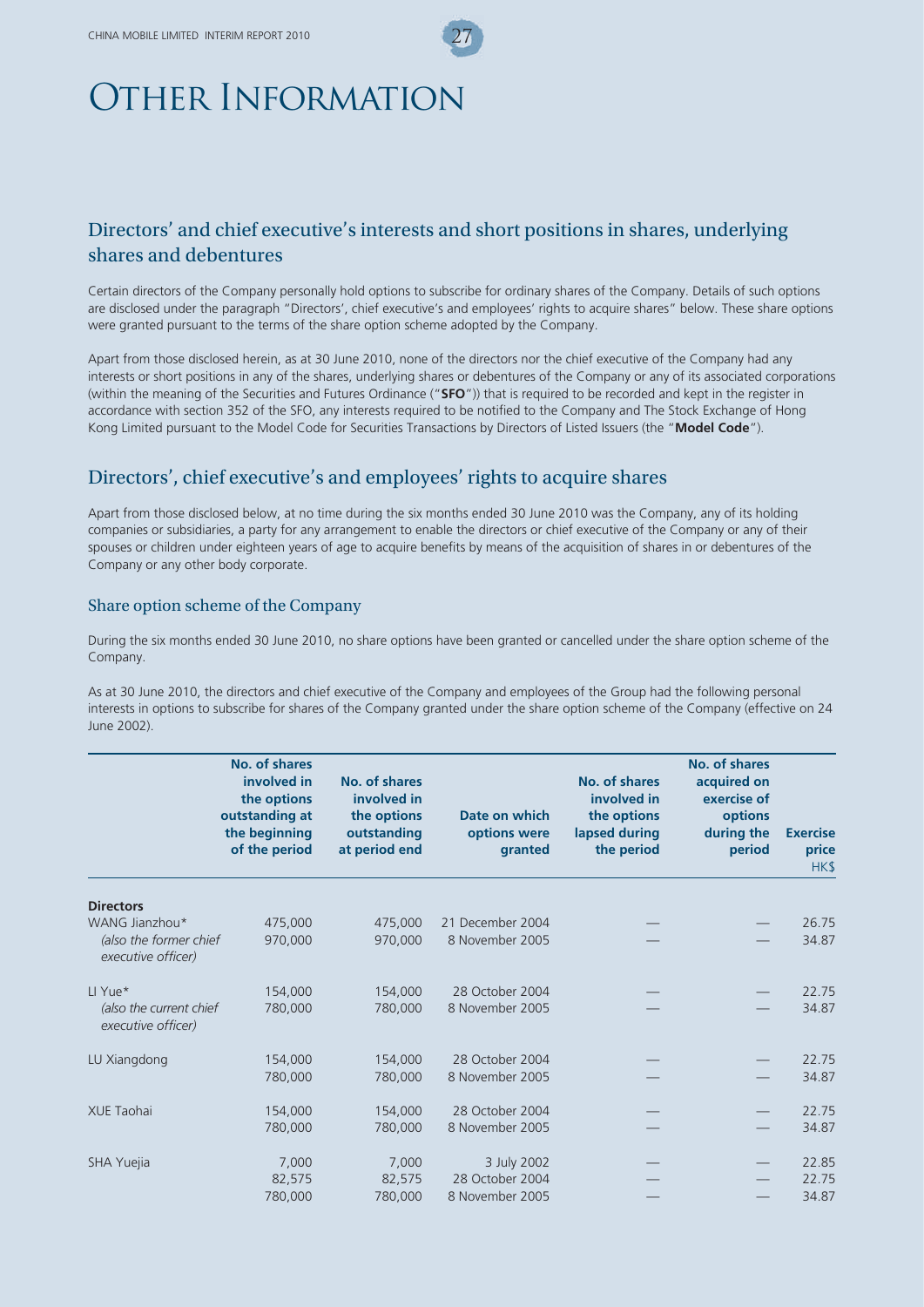## Directors', chief executive's and employees' rights to acquire shares (Continued)

### Share option scheme of the Company (Continued)

|                           | No. of shares<br>involved in<br>the options<br>outstanding at<br>the beginning<br>of the period | No. of shares<br>involved in<br>the options<br>outstanding<br>at period end | Date on which<br>options were<br>granted | <b>No. of shares</b><br>involved in<br>the options<br>lapsed during<br>the period | No. of shares<br>acquired on<br>exercise of<br>options<br>during the<br>period | <b>Exercise</b><br>price<br>HK\$ |
|---------------------------|-------------------------------------------------------------------------------------------------|-----------------------------------------------------------------------------|------------------------------------------|-----------------------------------------------------------------------------------|--------------------------------------------------------------------------------|----------------------------------|
| LIU Aili                  | 82,600                                                                                          | 82,600                                                                      | 28 October 2004                          |                                                                                   |                                                                                | 22.75                            |
|                           | 141,500                                                                                         | 141,500                                                                     | 8 November 2005                          |                                                                                   |                                                                                | 34.87                            |
| XU Long                   | 117,000                                                                                         | 117,000                                                                     | 28 October 2004                          |                                                                                   |                                                                                | 22.75                            |
|                           | 254,000                                                                                         | 254,000                                                                     | 8 November 2005                          |                                                                                   |                                                                                | 34.87                            |
| LO Ka Shui                | 400,000                                                                                         | 400,000                                                                     | 8 November 2005                          |                                                                                   |                                                                                | 34.87                            |
| Frank WONG Kwong<br>Shing | 400,000                                                                                         | 400,000                                                                     | 8 November 2005                          |                                                                                   |                                                                                | 34.87                            |
| Moses CHENG Mo Chi        | 400,000                                                                                         | 400,000                                                                     | 8 November 2005                          |                                                                                   |                                                                                | 34.87                            |
| <b>Employees</b>          | 33,451,909                                                                                      | 32,121,579                                                                  | 3 July 2002                              |                                                                                   | 1,330,330                                                                      | 22.85                            |
|                           | 119,656,204                                                                                     | 119,297,579                                                                 | 28 October 2004                          |                                                                                   | 358,625                                                                        | 22.75                            |
|                           | 267,555,280                                                                                     | 267,488,300                                                                 | 8 November 2005                          |                                                                                   | 66,980                                                                         | 34.87                            |

425,819,133 (Note (a))

With effect from 19 August 2010, Mr. WANG Jianzhou has ceased to be the Chief Executive Officer and remains as Executive Director and *Chairman of the Company. Mr. LI Yue has been re-designated as Executive Director and Chief Executive Officer of the Company.*

*Notes:*

*(a) The total number of shares involved in the options outstanding at period end represents 2.12% of the issued share capital of the Company as at the latest practicable date prior to the printing of this report.*

*(b) Particulars of share options:*

| <b>Date of grant</b> | <b>Exercise period</b>                                                                        |
|----------------------|-----------------------------------------------------------------------------------------------|
|                      |                                                                                               |
| 3 July 2002          | 3 July 2004 to 2 July 2012 (in respect of 50% of the options granted)                         |
|                      | 3 July 2007 to 2 July 2012 (in respect of the remaining 50% of the options granted)           |
| 28 October 2004      | 28 October 2005 to 27 October 2014 (in respect of 40% of the options granted)                 |
|                      | 28 October 2006 to 27 October 2014 (in respect of 30% of the options granted)                 |
|                      | 28 October 2007 to 27 October 2014 (in respect of the remaining 30% of the options granted)   |
| 21 December 2004     | 21 December 2005 to 20 December 2014 (in respect of 40% of the options granted)               |
|                      | 21 December 2006 to 20 December 2014 (in respect of 30% of the options granted)               |
|                      | 21 December 2007 to 20 December 2014 (in respect of the remaining 30% of the options granted) |
| 8 November 2005      | 8 November 2006 to 7 November 2015 (in respect of 40% of the options granted)                 |
|                      | 8 November 2007 to 7 November 2015 (in respect of 30% of the options granted)                 |
|                      | 8 November 2008 to 7 November 2015 (in respect of the remaining 30% of the options granted)   |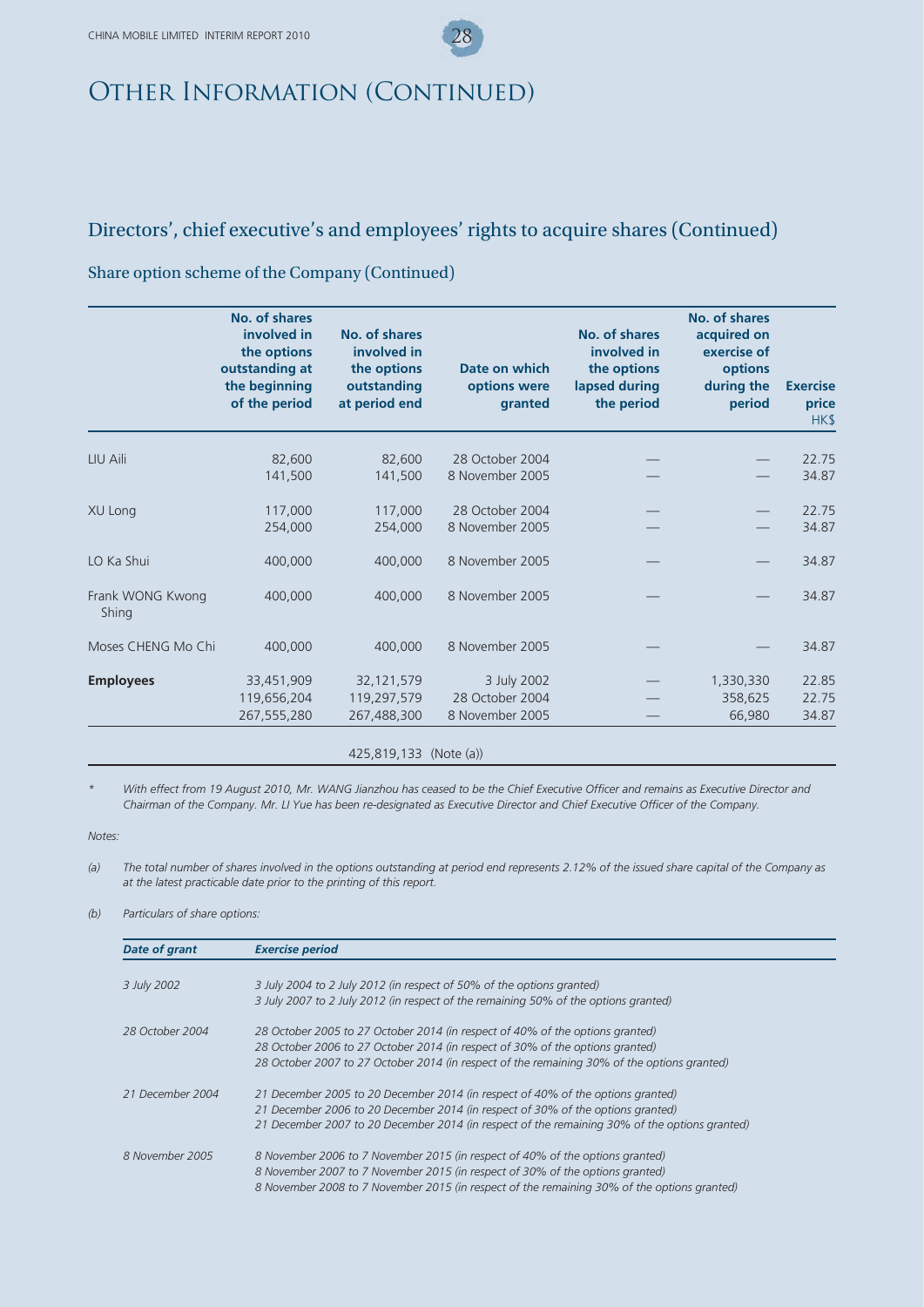## Directors', chief executive's and employees' rights to acquire shares (Continued)

### Share option scheme of the Company (Continued)

Details of share options exercised during the period:

| <b>Period during which</b><br>options were exercised | <b>Exercise price</b><br>HK\$ | <b>Weighted average</b><br>closing price per<br>share immediately<br>before dates of<br>exercise of options<br>HK\$ | <b>Proceeds</b><br>received<br>HK\$ | Number of<br>shares<br>involved in<br>the options |
|------------------------------------------------------|-------------------------------|---------------------------------------------------------------------------------------------------------------------|-------------------------------------|---------------------------------------------------|
| 4 January 2010 to 30 June 2010                       | 22.85                         | 77.13                                                                                                               | 30,398,040.50                       | 1,330,330                                         |
| 5 January 2010 to 29 June 2010                       | 22.75                         | 76.85                                                                                                               | 8,158,718.75                        | 358,625                                           |
| 6 January 2010 to 29 June 2010                       | 34.87                         | 76.67                                                                                                               | 2,335,592.60                        | 66,980                                            |

#### Share option scheme of Aspire Holdings Limited ("Aspire")

Pursuant to a resolution passed at the annual general meeting of the Company held on 24 June 2002, the share option scheme of Aspire (the "**Aspire Scheme**") was adopted.

As at 30 June 2010, the employees of Aspire had the following personal interests in options to subscribe for shares of Aspire granted under the Aspire Scheme.

|                      | No. of shares<br>involved in<br>the options<br>outstanding at<br>the beginning<br>of the period | No. of shares<br>involved in<br>the options<br>outstanding<br>at period end | Date on which<br>options were<br>granted | <b>Normal period</b><br>during which<br>options are<br>exercisable | No. of shares<br>involved in<br>the options<br>lapsed<br>during the<br>period | <b>Exercise</b><br>price<br>US\$ |
|----------------------|-------------------------------------------------------------------------------------------------|-----------------------------------------------------------------------------|------------------------------------------|--------------------------------------------------------------------|-------------------------------------------------------------------------------|----------------------------------|
| Employees of Aspire* | 4,225,000                                                                                       | 4,055,000                                                                   | 18 February 2003                         | (Note 2)                                                           | 170,000                                                                       | 0.298                            |
|                      | 170,000                                                                                         | 160,000                                                                     | 18 April 2003                            | (Note 2)                                                           | 10,000                                                                        | 0.298                            |
|                      | 1,740,000                                                                                       | 1,740,000                                                                   | 16 September 2003                        | (Note 2)                                                           |                                                                               | 0.298                            |
|                      | 1,145,000                                                                                       | 965,000                                                                     | 18 March 2004                            | (Note 2)                                                           | 180,000                                                                       | 0.298                            |
|                      | 235,000                                                                                         | 75,000                                                                      | 28 May 2004                              | (Note 2)                                                           | 160,000                                                                       | 0.298                            |

*\* During the six months ended 30 June 2010, no share options have been granted under the Aspire Scheme for the directors or chief executive of the Company.*

*Note 1: The total number of shares involved in the options outstanding at the end of the period represents 0.74% of the issued share capital of Aspire as at the date of this report.*

*Note 2: (a) 50% of the options granted to a particular employee are exercisable between the period:*

- commencing on the later of:
	- *(i) two years after the commencement of employment of that employee or the option offer date (as the case may be); or*
	- *(ii) the listing of the shares of Aspire;*
- ending on the date falling 10 years from the option grant date; and
- *(b) the remaining 50% of such options shall be exercisable between the period commencing three years after the initial 50% of the options become exercisable and ending on the date falling 10 years from the option grant date.*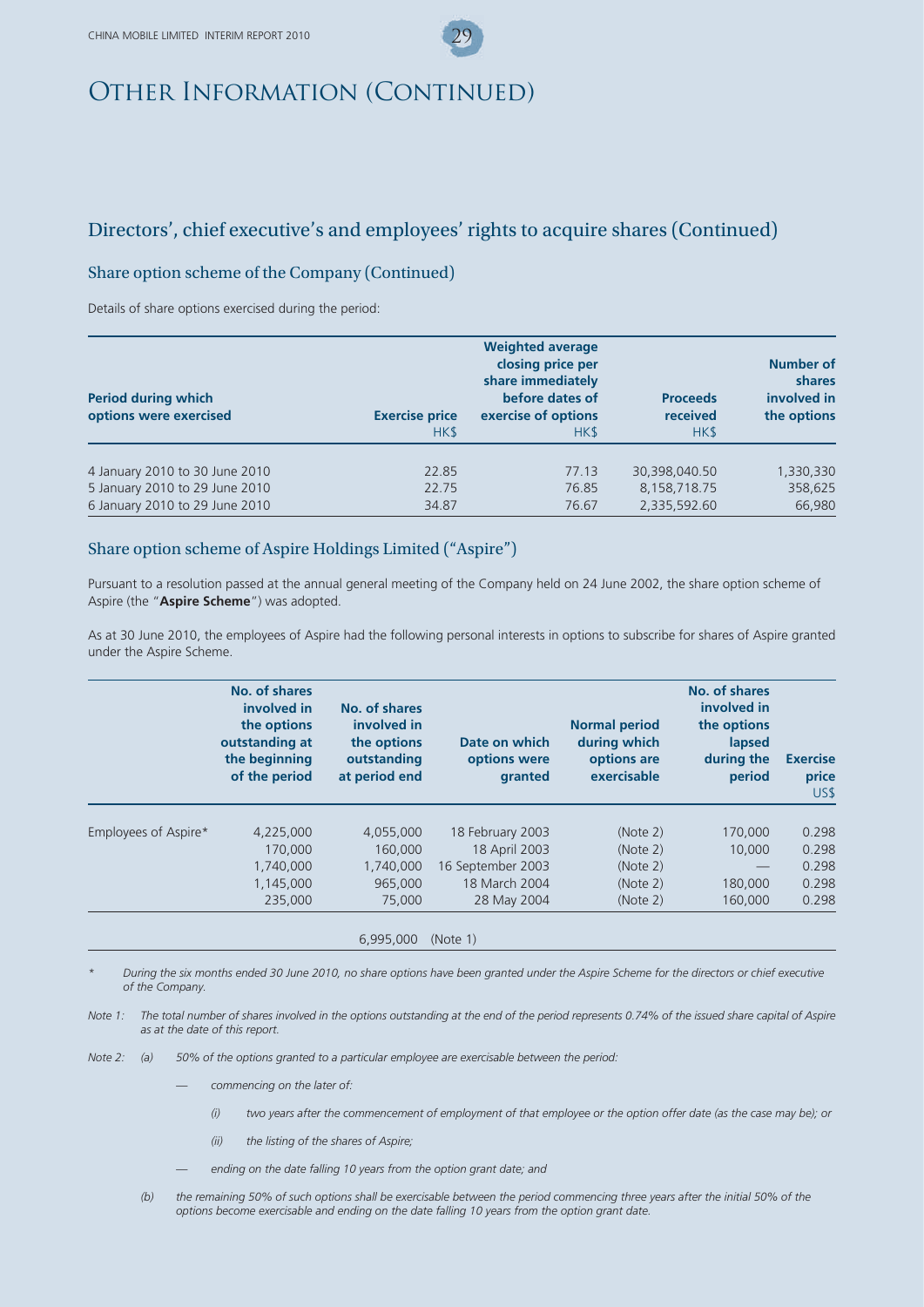## Directors', chief executive's and employees' rights to acquire shares (Continued)

### Share option scheme of Aspire Holdings Limited ("Aspire") (Continued)

None of the directors of Aspire had any personal interests in options to subscribe for shares of Aspire granted under the Aspire Scheme at the beginning and at the end of the six months ended 30 June 2010.

No options were granted or exercised under the Aspire Scheme during the six months ended 30 June 2010.

Share options involving 520,000 shares of Aspire have been cancelled during the six months ended 30 June 2010.

Since the options granted pursuant to the Aspire Scheme are for the subscription of shares in Aspire which are not listed, the value of the options granted is not required to be disclosed under the Rules Governing the Listing of Securities on The Stock Exchange of Hong Kong Limited (the "**Listing Rules**").

#### Pre-IPO Share Option Scheme of China Mobile Hong Kong Company Limited

Pursuant to a resolution passed by the shareholders of China Mobile Hong Kong Company Limited (formerly known as "China Mobile Peoples Telephone Company Limited") ("CMHK") on 4 March 2004, the pre-IPO share option scheme (the "CMHK Pre-IPO Scheme") was adopted to incentivize the then employees of CMHK.

No share options were granted under the CMHK Pre-IPO Scheme after the listing of CMHK on 31 March 2004 and no further share options will be granted under the scheme. There were 70,000 shares involved in the share options granted under the CMHK Pre-IPO Scheme which were outstanding at the beginning and at the end of the six months ended 30 June 2010. All the share options outstanding at the beginning of the six months ended 30 June 2010 were granted to employees of CMHK on 11 March 2004, and the exercise price was HK\$4.55 per share, being the offer price of the shares of CMHK at the time of its initial public offering. Grantees of the outstanding share options are entitled to exercise the share options from 11 March 2005 to 10 March 2014. No share options granted under the CMHK Pre-IPO Scheme have been exercised during the six months ended 30 June 2010. No share options were cancelled or lapsed during the six months ended 30 June 2010. The share options outstanding as at 30 June 2010 were held by 7 individuals, 6 of whom have left the employment of CMHK.

## Substantial shareholders' and other persons' interests and short positions in shares and underlying shares

The Company has been notified of the following interests in the Company's issued shares as at 30 June 2010 amounting to 5% or more of the ordinary shares in issue:

|       |                                                         | <b>Ordinary shares held</b> | Percentage<br>of total |               |
|-------|---------------------------------------------------------|-----------------------------|------------------------|---------------|
|       |                                                         | directly                    | indirectly             | issued shares |
| (i)   | China Mobile Communications Corporation ("CMCC")        |                             | 14.890.116.842         | 74.22%        |
| (ii)  | China Mobile (Hong Kong) Group Limited ("CMHK (Group)") |                             | 14,890,116,842         | 74.22%        |
| (iii) | China Mobile Hong Kong (BVI) Limited ("CMHK (BVI)")     | 14,890,116,842              |                        | 74.22%        |

*Note: In light of the fact that CMCC and CMHK (Group) directly or indirectly control one-third or more of the voting rights in the shareholders' meetings of CMHK (BVI), in accordance with the SFO, the interests of CMHK (BVI) are deemed to be, and have therefore been included in, the interests of CMCC and CMHK (Group).*

Apart from the foregoing, as at 30 June 2010, no person or corporation had any interest in the share capital of the Company as recorded in the register required to be kept under section 336 of the SFO as having an interest in 5% or more of or any short position in the issued share capital of the Company.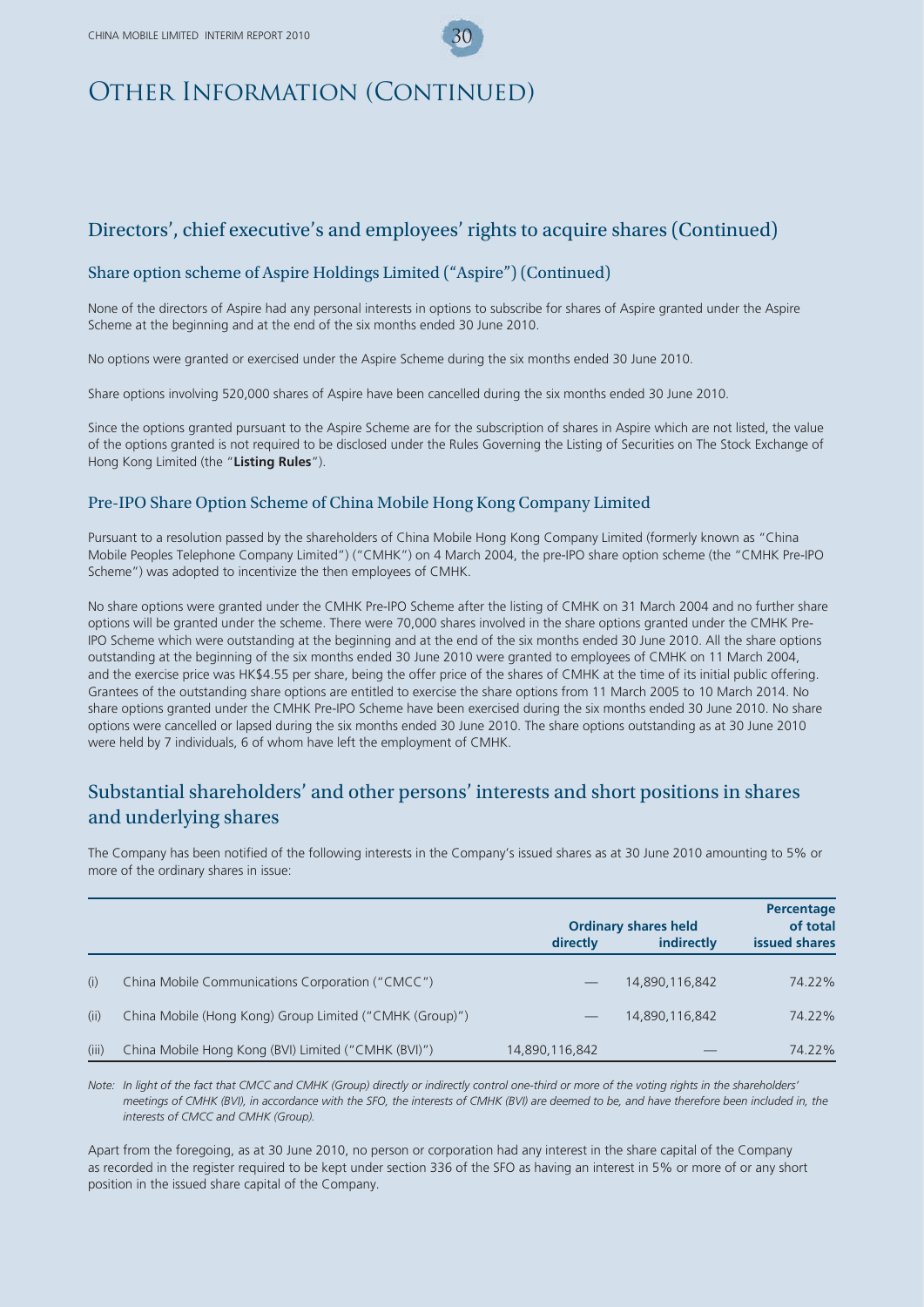## Changes in director's biographical details

Changes in directors' biographical details since the date of the 2009 annual report of the Company which are required to be disclosed pursuant to Rule 13.51B(1) of the Listing Rules are set out below:

- (1) From 31 May 2010, Mr. WANG Jianzhou was appointed the Chairman of China Mobile Communications Corporation and has ceased to be its President.
- (2) From 19 August 2010, Mr. WANG Jianzhou has ceased to be the Chief Executive Officer and remains as Executive Director and Chairman of the Company.
- (3) From 5 May 2010, Mr. LI Yue has replaced Mr. LU Xiangdong as Chairman of Union Mobile Pay Limited.
- (4) From 31 May 2010, Mr. LI Yue was appointed the President and Director of China Mobile Communications Corporation.
- (5) From 19 August 2010, Mr. LI Yue has been re-designated as Executive Director and Chief Executive Officer of the Company.
- (6) From March 2010, Mr. LU Xiangdong has ceased to be the Chairman of Aspire Holdings Limited.
- (7) From 19 August 2010, Mr. SHA Yuejia has replaced Mr. LI Yue as a Non-executive Director of Phoenix Satellite Television Holdings Ltd.
- (8) From 22 June 2010, Dr. LO Ka Shui has retired from the position of Independent Non-executive Director of Melco International Development Limited.

Save as disclosed above, there is no other information required to be disclosed pursuant to Rule 13.51B(1) of the Listing Rules.

### Purchase, sale or redemption of the Company's listed securities

During the six months ended 30 June 2010, neither the Company nor any of its subsidiaries purchased, sold or redeemed any of the Company's listed securities.

### Audit Committee

The Audit Committee reviewed with management the accounting principles and practices adopted by the Group and discussed auditing, internal control and financial report matters including the review of the unaudited interim report for the six months ended 30 June 2010.

### Compliance with the code provisions of the Code on Corporate Governance Practices

Throughout the six months ended 30 June 2010, the roles of the Chairman and the Chief Executive Officer were performed by Mr. WANG Jianzhou. Mr. WANG Jianzhou joined the board of directors of the Company (the "Board") in November 2004 and had been the Chairman and the Chief Executive Officer of the Company since his appointment to the Board. Mr. WANG was in charge of the overall management of the Company.

With effect from 19 August 2010, Mr. WANG Jianzhou, Executive Director, Chairman and Chief Executive Officer of the Company has ceased to be the Chief Executive Officer and remains as Executive Director and Chairman of the Company. Mr. LI Yue, Executive Director and Vice President of the Company, has been re-designated as Executive Director and Chief Executive Officer of the Company. The Company has complied with all the code provisions of the Code on Corporate Governance Practices as set out in Appendix 14 to the Listing Rules.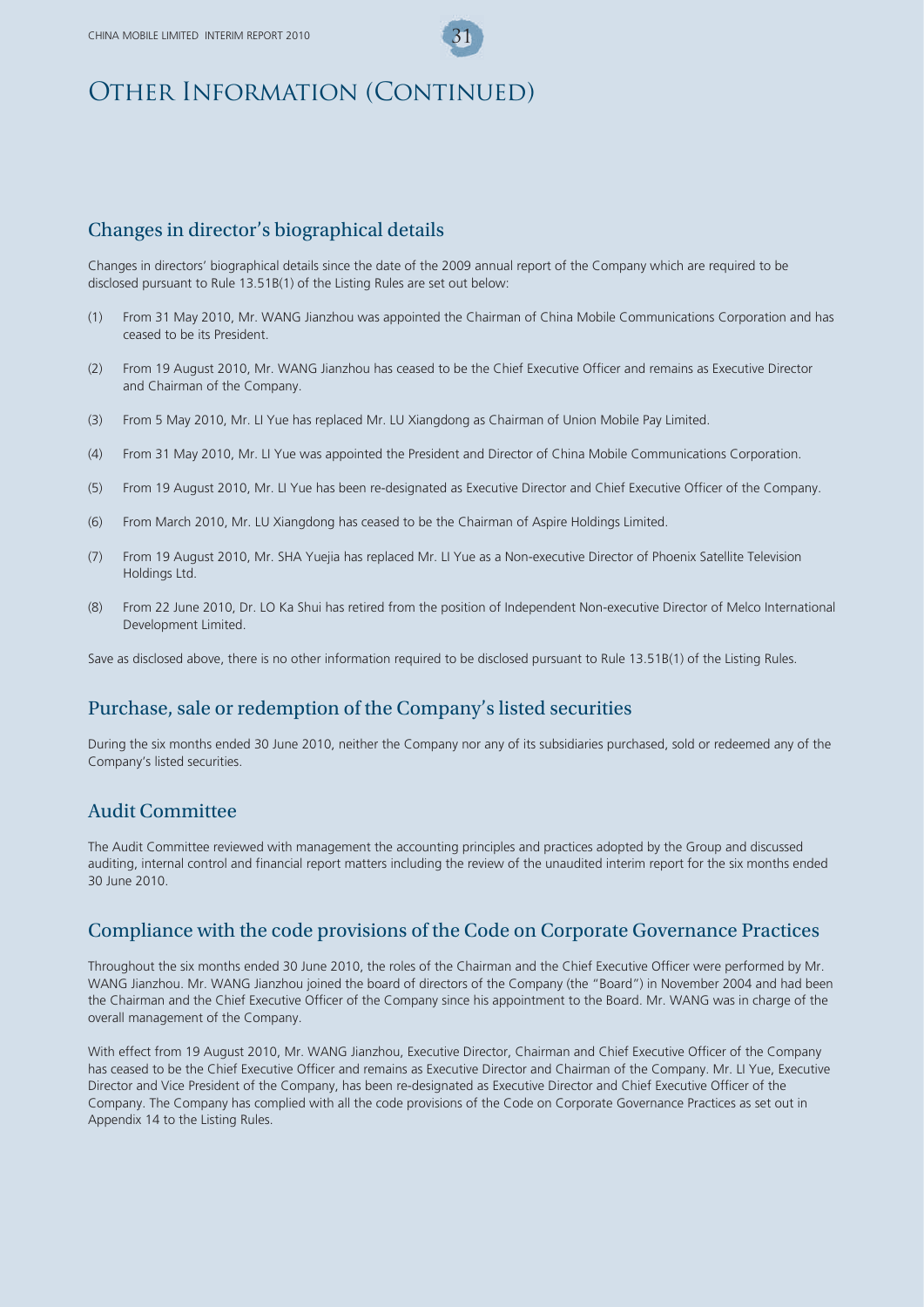## Compliance with the Model Code

The Company has adopted the Model Code as set out in Appendix 10 to the Listing Rules, as amended, to regulate the directors' securities transactions. All directors have confirmed, following enquiry by the Company, that they have complied with the required standard set out in the Model Code throughout the period from 1 January 2010 to 30 June 2010.

## Closure of register of members

The Board declared an interim dividend for the six months ended 30 June 2010 of HK\$1.417 per share (before withholding and payment of PRC enterprise income tax) (the "2010 Interim Dividend") to the shareholders of the Company.

The register of members of the Company will be closed from Monday, 13 September 2010 to Wednesday, 15 September 2010 (both days inclusive). During this period, no transfer of shares will be registered. In order to qualify for the 2010 Interim Dividend, all transfers of shares accompanied by the relevant share certificates must be lodged with the Company's share registrar, Hong Kong Registrars Limited, at Shops 1712-1716, 17th Floor, Hopewell Centre, 183 Queen's Road East, Wan Chai, Hong Kong not later than 4:30 p.m. on Friday, 10 September 2010. The 2010 Interim Dividend will be paid on or about Thursday, 30 September 2010 to those shareholders on the register of members on Wednesday, 15 September 2010 (the "Record Date").

## Withholding and payment of enterprise income tax for non-resident enterprises in respect of 2010 Interim Dividend

Pursuant to the "Enterprise Income Tax Law of the People's Republic of China", the "Detailed Rules for the Implementation of the Enterprise Income Tax Law of the People's Republic of China" and the "Notice regarding Matters on Determination of Tax Residence Status of Chinese-controlled Offshore Incorporated Enterprises under Rules of Effective Management", the Company is required to withhold and pay 10% enterprise income tax when it distributes the 2010 Interim Dividend to its non-resident enterprise shareholders. The withholding and payment obligation lies with the Company. In respect of all shareholders whose names appear on the Company's register of members as at the Record Date who are not individuals (including HKSCC Nominees Limited, corporate nominees or trustees such as securities companies and banks, and other entities or organizations, which are all considered as nonresident enterprise shareholders), the Company will distribute the 2010 Interim Dividend after deducting enterprise income tax of 10%. The Company will not withhold and pay the income tax in respect of the 2010 Interim Dividend payable to any natural person shareholders whose names appear on the Company's register of members as at the Record Date.

If any resident enterprise (as defined in the "Enterprise Income Tax Law of the People's Republic of China") listed on the Company's register of members which is duly incorporated in the People's Republic of China ("PRC") or under the laws of a foreign country (or a region) but with a PRC-based de facto management body, does not desire to have the Company withhold and pay the said 10% enterprise income tax, it shall lodge with Hong Kong Registrars Limited documents from its governing tax authority confirming that the Company is not required to withhold and pay enterprise income tax in respect of the dividend that it is entitled at or before 4:30 p.m. on Friday, 10 September 2010.

If anyone would like to change the identity of the holders in the register of members, please enquire about the relevant procedures with the nominees or trustees. The Company will withhold for payment of the enterprise income tax for its non-resident enterprise shareholders strictly in accordance with the relevant laws and requirements of the relevant government departments and adhere strictly to the information set out in the Company's register of members on the Record Date. The Company assumes no liability whatsoever in respect of and will not entertain any claims arising from any delay in, or inaccurate determination of, the status of the shareholders or any disputes over the mechanism of withholding.

### Forward-looking statements

Certain statements contained in this interim report may be viewed as "forward-looking statements" within the meaning of Section 27A of the U.S. Securities Act of 1933, as amended, and Section 21E of the U.S. Securities Exchange Act of 1934, as amended. Such forward-looking statements involve known and unknown risks, uncertainties and other factors, which may cause the actual performance, financial condition or results of operations of the Company to be materially different from any future performance, financial condition or results of operations implied by such forward-looking statements. Further information regarding these risks, uncertainties and other factors is included in the Company's most recent Annual Report on Form 20-F filed with the U.S. Securities and Exchange Commission (the "SEC") and in the Company's other filings with the SEC.